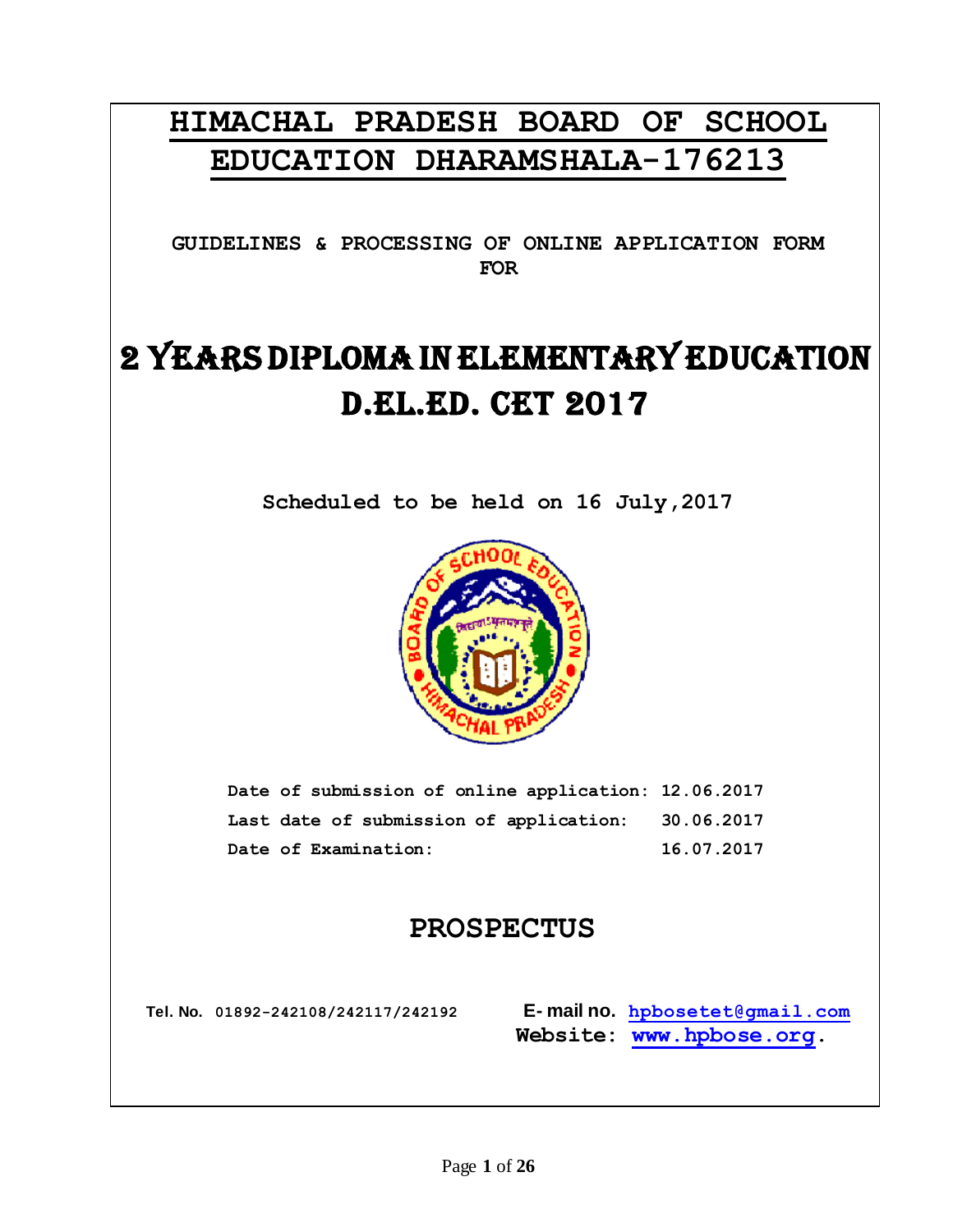| <b>CONTENTS</b>                                                       |                         |
|-----------------------------------------------------------------------|-------------------------|
| <b>Descriptions</b><br>Sl. No.                                        | Page                    |
| 1. Whom and how to contact                                            | 3                       |
| 2. Important Note                                                     | $\overline{\mathbf{4}}$ |
| 3. Important Dates                                                    | 5                       |
| 4. Schedule of Examination                                            | 5                       |
| 5. Mode & Method of online Application                                | $5 - 6$                 |
| 6. Instructions to fill online Application                            | $7 - 8$                 |
| 7. Fees for D.El.Ed (CET)-2017                                        | 8                       |
| 8. Eligibility and Age Limit                                          | 9                       |
| 9. Availability of Seats, migration & category wise breakup           | $10 - 12$               |
| 10. Reservation                                                       | $12 - 14$               |
| 11. List of Rev. Sub Division/Exam centre Sub Division                | 15                      |
| 12. Pattern of D.El. Ed. CET 2017                                     | 16                      |
| 13. Language of the Question Paper                                    | 16                      |
| 14. Result of D.El.Ed. (CET)-2017                                     | <b>16</b>               |
| 15. Allotment of D.El.Ed institutions                                 | 17                      |
| 16. Admit Card                                                        | 17                      |
| 17. General Rule                                                      | $18 - 19$               |
| 18. OMR Sheet/Answer key                                              | 19                      |
| 19. Weeding out rules                                                 | 19                      |
| 20. Legal Jurisdiction                                                | 20                      |
| 21. Instruction to fill the Answers in OMR sheet                      | $20 - 21$               |
| 22. Sample Question Paper                                             | $22 - 23$               |
| 23. Specimen of Certificates to be produced at the time of Counseling | 24-26                   |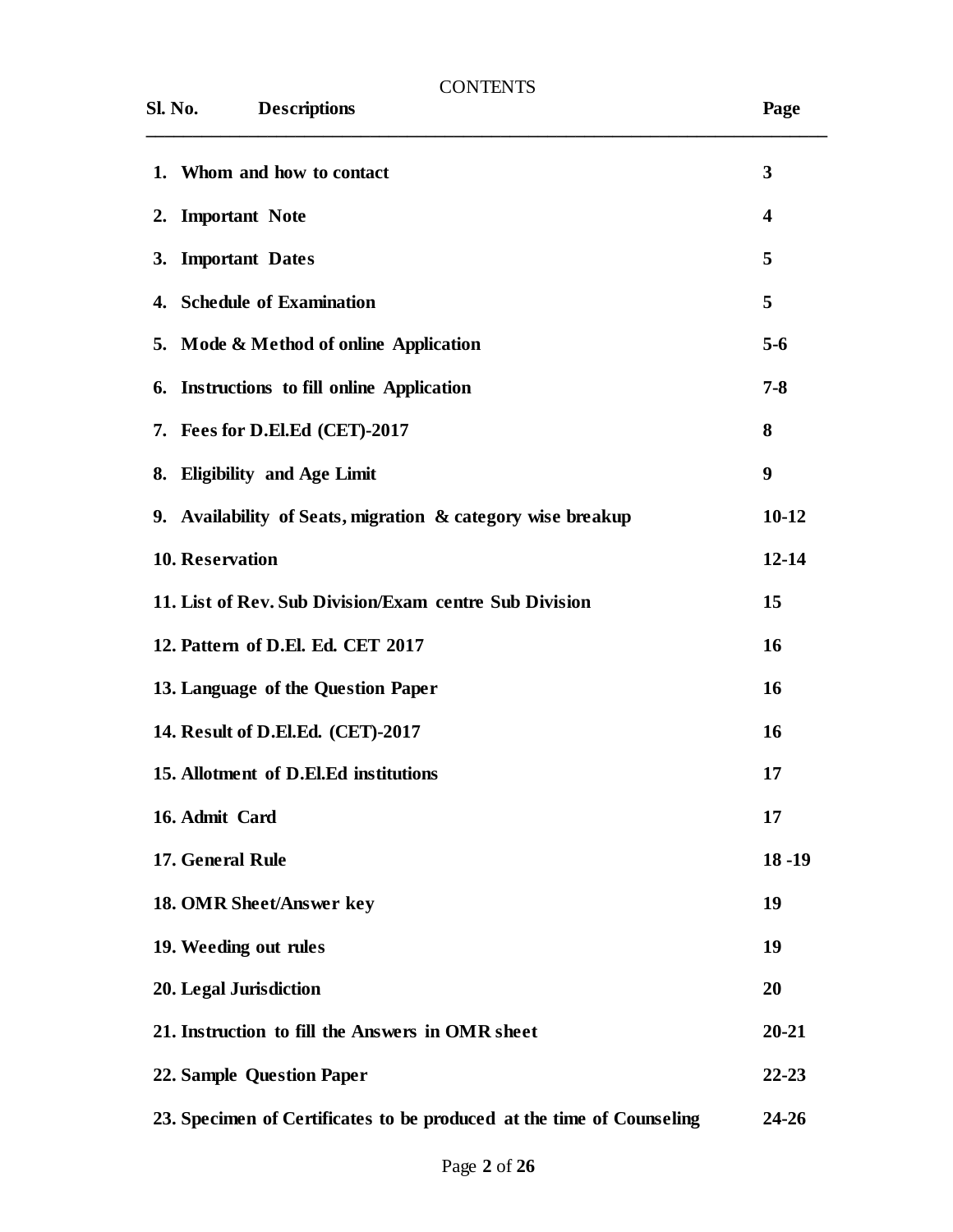# **1. WHOM AND HOW TO CONTACT**

- **Website:** www.hpbose.org
- **E-Mail Id: hpbosetet@gmail.com**

#### **BOARD OFFICE CONTACT NUMBERS**

| <b>Phone:</b>   | 01892-242192         |
|-----------------|----------------------|
| <b>Fax Nos:</b> | 01892-222817, 225419 |

| <b>Joint Secretary (D.E.B)</b>     | Sh. Chaman Lal   | $01892 - 242108$ |
|------------------------------------|------------------|------------------|
| <b>Assistant Secretary (D.E.B)</b> | Smt. Anita Panta | $01892 - 242117$ |
| <b>Section Officer (D.E.B)</b>     | Sh. Tilak Raj    | $01892 - 242192$ |

**Postal Address**: Section Officer (Dept. Exam Branch), H.P. Board of School Education, Dharmshala - 176 213.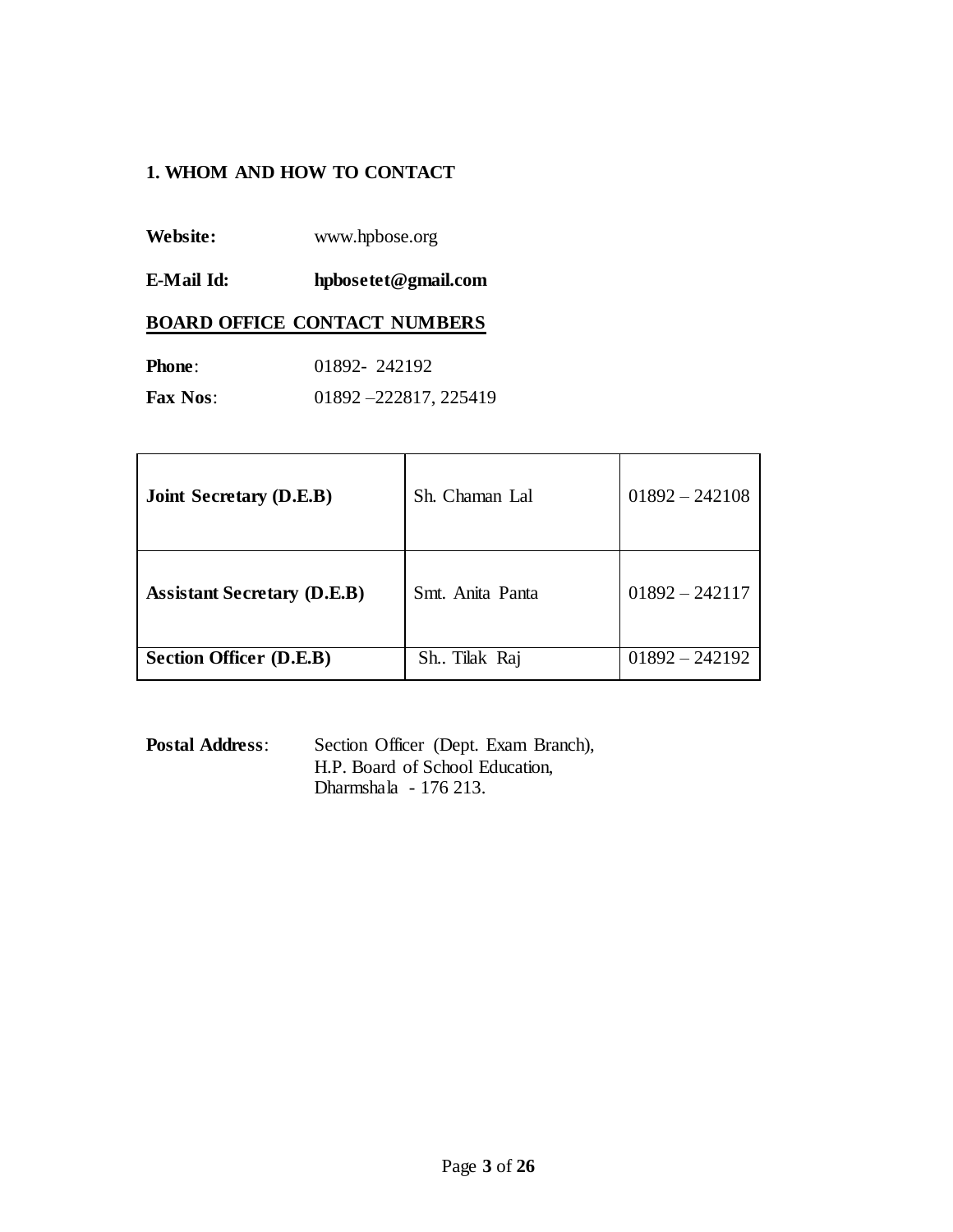# 2 YEARS DIPLOMA IN ELEMENTARY EDUCATION D.el.ed. cet 2017

#### **2. IMPORTANT NOTE:**

- **1.** Please read the Information Bulletin of D.El. Ed. CET 2017 carefully before you start filling the Online Application Form.
- **2.** Candidates can only apply ONLINE for D.El. Ed. CET 2017 through website www.hpbose.org. Candidates should supply all details while filling the ONLINE FORM. Candidates are required to take a print out of the computer generated Confirmation Page with Registration Number after successful submission of data upload of images and payment of fees for record and future reference.
- **3.** The application for D.El. Ed. CET 2017 has been made completely online with the facility to upload photograph and signature of the application. The particulars will be filled online and the scanned images of photograph and signature (in JPG format only) will be uploaded at the time of filling the application form. The candidates are advised to keep the scanned images of photograph and signature of the candidates ready in JPG format before applying online.
- **4.** The candidate should mention their own Mobile No., E-Mail ID, Photograph and Signature while submitting their online application as the D.El. Ed. CET 2017 alerts will be sent to the candidates on their Mobile Number and E-Mail ID.
- **5.** The applicants must ensure that while filling Application Form, they are providing their valid and active E-Mail ID and Mobile Number as the Board may use electronic mode of communication while contacting them at different stages of examination process.
- **6.** The candidates should satisfy his/her eligibility before applying and shall be personally responsible in case he/she is not eligible to apply as per the given eligibility criteria.
- **7. Candidate should enter his particulars i.e. Name, Father Name, Mother Name & Date of Birth as per his/her Secondary Education Board Class X Certificate , Correctly.**
- **8.** The candidate particulars entered can be edited till the payment of fees has not been made. The candidate's particulars cannot be changed/edited once the examination fees has been submitted. No change will be accepted through offline mode i.e through fax/application including e-mail etc. No correspondence will be entertained in this respect.
- **9.** Information regarding the applications of candidates received with fees will be put on the Board's website www.hpbose.org after 01.07.2017. **The candidate can check their Application for candidature and their particulars on the website. The candidature of the candidate, whose fees has not been received by this Board, will not be considered for the D.El. Ed. CET 2017 examination.**
- **10.** Application Forms through fax/post shall not be entertained and Board does not take responsibility to inform such candidates.
- **11.** The applicants are strongly advised to apply online well in time without waiting for the last date of submission of online application.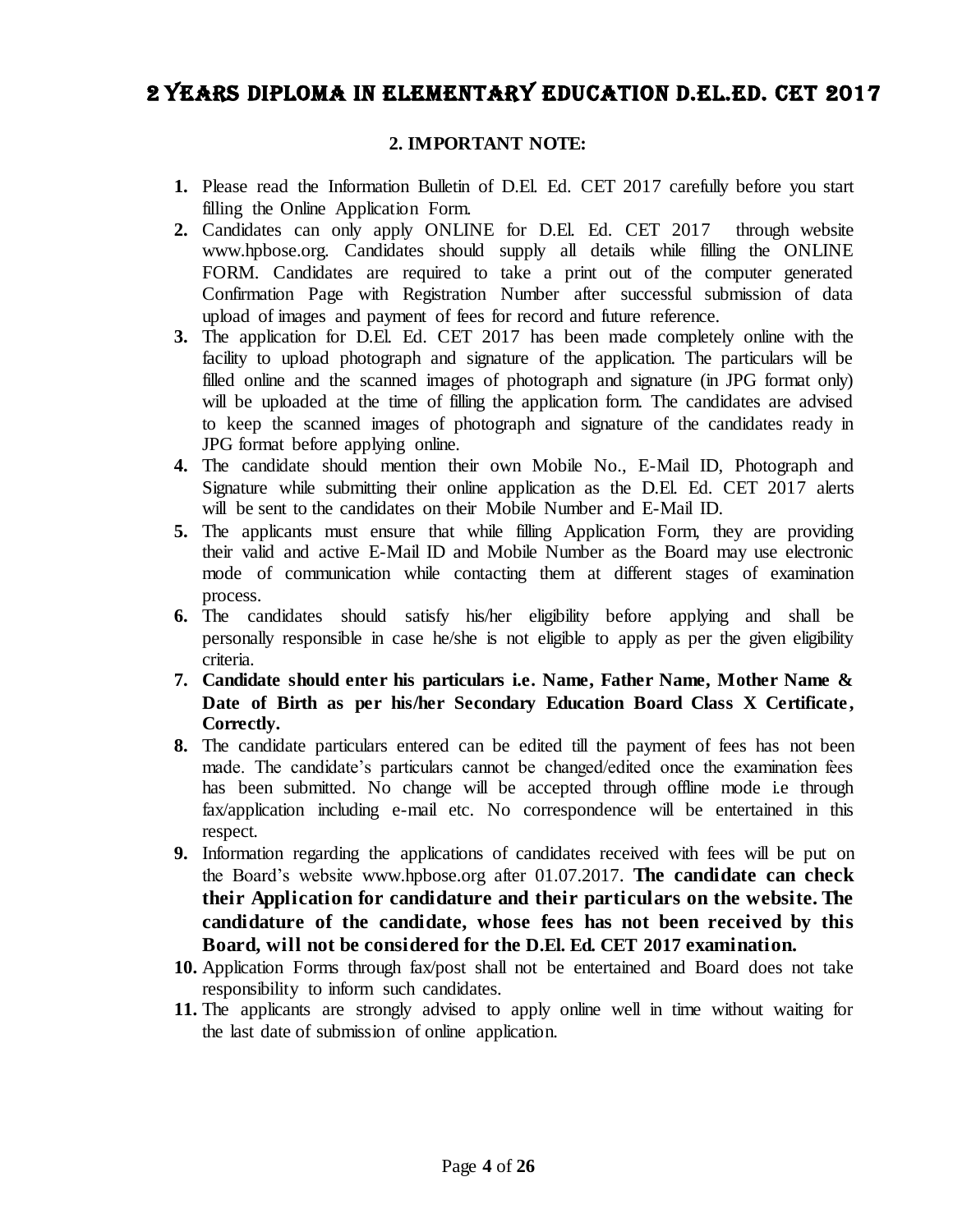# **3. IMPORTANT DATES:-**

| Sr. | <b>Description</b>                     | <b>Dates</b>                         |
|-----|----------------------------------------|--------------------------------------|
| No. |                                        |                                      |
| 1.  | <b>Advitisement in the news Papers</b> | 12.06.2017                           |
|     | Online application Form starts w.e.f.  | 12.06.2017                           |
| 2.  | Last Date for Submission of online     | 30.06.2017(Till midnight 12.00 Noon) |
|     | <b>Application</b>                     |                                      |
|     | <b>Last Date for fee submission</b>    | 01.07.2017(5.00PM)                   |
| 3.  | Download Admit Card from Board's       | 5 days before the Exam.              |
|     | website                                |                                      |
| 4.  | <b>Declaration of result</b>           | August-2017                          |
|     |                                        |                                      |

*The applicants are strongly advised to apply online well in time without waiting for the last date of submission of online application.*

# **4. SCHEDULE OF EXAMINATION**

| Date of Examination | Timing           | <b>Duration</b> |
|---------------------|------------------|-----------------|
| 16.07.2017          | 11.00 to 1.00 PM | 2.00 Hours      |

# **5. MODE AND METHOD OF ONLINE APPLICATION**

| $\overline{1}$ . |                | online application form भरने हेतू प्रक्रिया निम्न प्रकार से होगी :-                               |
|------------------|----------------|---------------------------------------------------------------------------------------------------|
|                  | $\mathbf 1$ .  | अभ्यार्थी बोर्ड वैबसाईट www.hpbose.org पर उपलब्ध D.El. Ed. CET 2017 -1ink पर                      |
|                  |                | जाकर click करें। इसके पश्चात दिशा-निर्देश (instructions) खुलेगी। दिशा-निर्देशों  के               |
|                  |                | नीचे online application भरने हेतु new registration को click करें                                  |
|                  |                | तदोपरान्त registration form को भरने उपरान्त Submit करें, Submit करने                              |
|                  |                | उपरान्त अभ्यार्थी को उसका online application No. प्राप्त होगा।                                    |
|                  | 2 <sub>1</sub> | Online application No. प्राप्त होने उपरान्त registration लिक में                                  |
|                  |                | Sign-In Option पर जाएं, अपना Application No.और जन्म तिथि डालकर                                    |
|                  |                | प्रवेश सम्बन्धी समस्त प्रक्रिया जैसे कि अभ्यार्थी की समस्त जानकारी ध्यानपूर्व भरें तदोपरान्त अगले |
|                  |                | चरण में फोटोग्राफ/हस्ताक्षर अपलोड करने होंगे। अगर अभ्यार्थी अपना Application No. भूल              |
|                  |                | जाता है तो वह Forgetlink पर जा कर अपने Application No.  को प्राप्त  कर सकते  है  ।                |
|                  | 3.             | अगले चरण में शुल्क सम्बन्धी प्रक्रिया होगी जिसमें अभ्यार्थी को Payment Gateway के                 |
|                  |                | माध्यम से ऑनलाईन शुल्क निम्न प्रकार से जमा करवाना होगाः-                                          |
|                  |                | अभ्यार्थी को Online application में Payment                                                       |
|                  |                | Gateway लिंक पर Click करने उपरान्त Debit Card/Credit Card के                                      |
|                  |                | माध्यम से शूल्क जमा करवाना होगा।                                                                  |
|                  | 4.             | शूल्क सम्बन्धी प्रक्रिया उपरान्त online application में confirmation page का                      |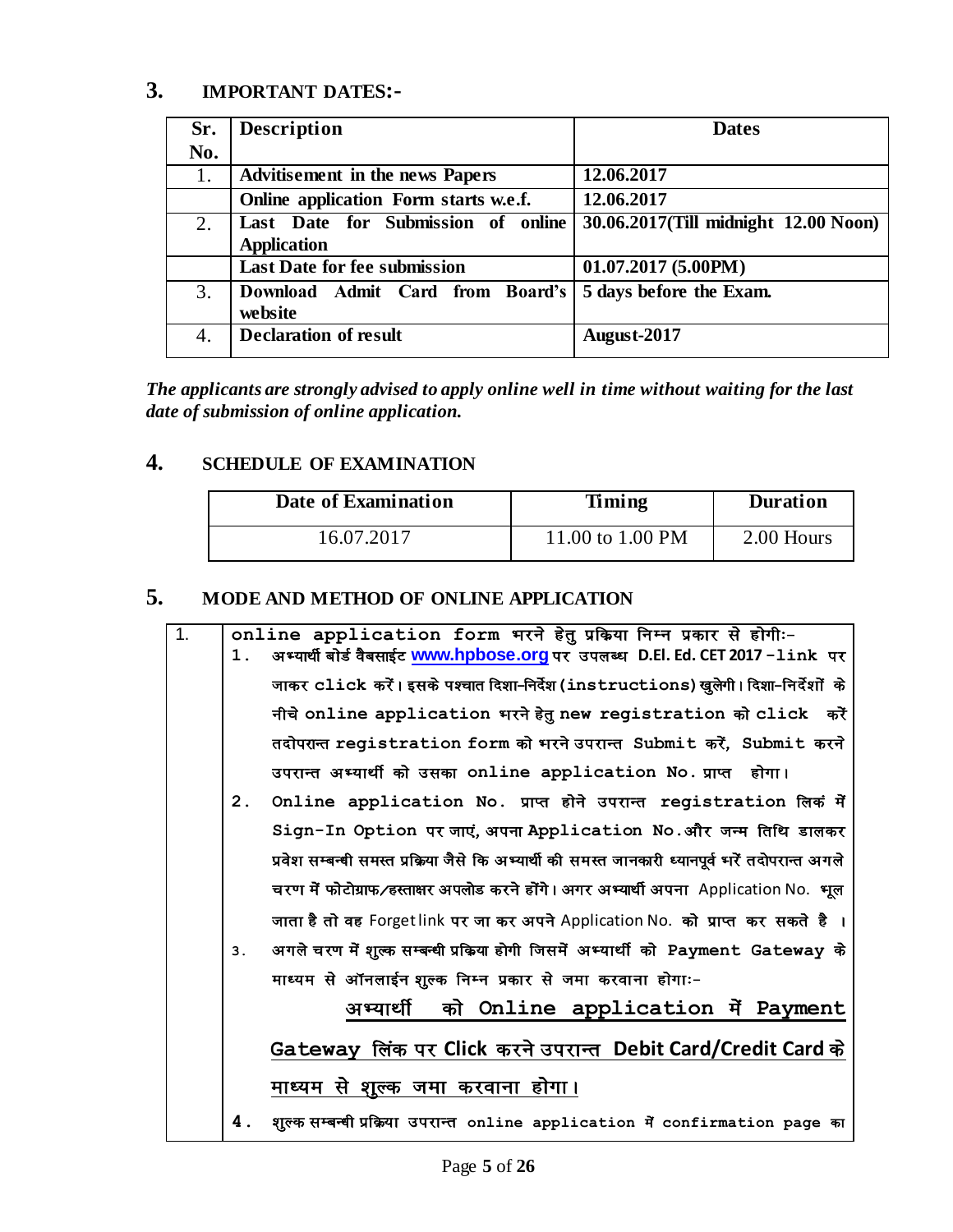|                | print out लेकर एक प्रति अनुभाग अधिकारी, विभागीय परीक्षा शाखा, हिमाचल प्रदेश  स्कूल  शिक्षा                                                                                                                                                                                                                                                                                                                                                                                                                                                                                                                                                                                                                                         |
|----------------|------------------------------------------------------------------------------------------------------------------------------------------------------------------------------------------------------------------------------------------------------------------------------------------------------------------------------------------------------------------------------------------------------------------------------------------------------------------------------------------------------------------------------------------------------------------------------------------------------------------------------------------------------------------------------------------------------------------------------------|
|                | बोर्ड, धर्मशाला -176213 के नाम से भेजेगा। <u>अभ्यार्थी द्वारा बिना शूल्क के प्राप्त आनलाईन</u>                                                                                                                                                                                                                                                                                                                                                                                                                                                                                                                                                                                                                                     |
|                | आवेदनों को रदद्व कर दिया जायेगा।                                                                                                                                                                                                                                                                                                                                                                                                                                                                                                                                                                                                                                                                                                   |
|                | अभ्यर्थी किसी भी online activity access के लिये अपने ऑन-लाईन एपलीकेशन<br>नम्बर को स्थायी रूप से अपने पास रखें, ऐपलीकेशन नम्बर एंव DOB डाल कर Admit<br>Card/Roll No. को download कर सकते है।                                                                                                                                                                                                                                                                                                                                                                                                                                                                                                                                        |
| 2.             | board will not undertake detailed scrutiny of<br>The<br>applications for eligibility and other aspects at the time<br>of written examination and, therefore, the candidate is<br>accepted only provisionally. The candidates are advised to<br>go through the requirements of educational qualification,<br>age etc. and satisfy themselves that they are eligible<br>before applying. Copies of supporting documents will be<br>sought only from those candidates who qualify for the<br>D.El.Ed CET-2017 examination as per norms. At the time of<br>scrutiny if any claim in the application is not found<br>substantiated, the candidature will be cancelled.<br>The<br>Government/Board/ Board constituted committee decision |
|                | shall be final.                                                                                                                                                                                                                                                                                                                                                                                                                                                                                                                                                                                                                                                                                                                    |
| 3.             | Before applying candidates<br>in their<br>own<br>interest<br>are<br>advised to go through the instructions carefully given in<br>"PROSPECTUS"<br>also<br>available<br>the<br>on<br>the<br>website<br>(www.hpbose.org) of the Board.                                                                                                                                                                                                                                                                                                                                                                                                                                                                                                |
| 4.             | The candidates seeking reservation benefits available for<br>SC/ST/OBC/PHH must ensure that they are entitled to such<br>per eligibility prescribed<br>reservation<br>in<br>as<br>the<br>"PROSPECTUS". They should also be in possession of the<br>certificates in the prescribed format in support of their<br>claim at the time of counseling as per norms. Copies of the<br>certificate, etc. will be sought at the time of counseling.                                                                                                                                                                                                                                                                                         |
| 5.             | Candidates with disability of 40% or more only would be<br>HANDICAPPED for availing reservation,<br>considered as<br>wherever, such reservation is applicable.                                                                                                                                                                                                                                                                                                                                                                                                                                                                                                                                                                     |
| 6.             | Fee payable through online application or bank challan in<br>Secretary, H.P. Board of<br>School<br>оf<br>Education<br>favour<br>Dharamshala (Kangra).                                                                                                                                                                                                                                                                                                                                                                                                                                                                                                                                                                              |
| 7 <sub>1</sub> | Mobiles including earphones and connected cords and other<br>electronic gadgets are banned within the premises of the<br>examination centers. Possession of such equipment whether<br>in use or in switched off mode, during the examination will<br>be considered as use of unfair means. Candidature of such<br>candidates will be cancelled.                                                                                                                                                                                                                                                                                                                                                                                    |
| 8.             | candidates<br>The<br>Board<br>encourages<br>apply<br>to<br>line.<br>on<br>Submission of online application avoids data discrepancies,<br>Non/wrong delivery of admit cards etc. as admit card can be<br>downloaded from the website of the Board.                                                                                                                                                                                                                                                                                                                                                                                                                                                                                  |

Candidate can only apply for D.El.Ed. CET 2017 ONLINE by logging on website www.hpbose.org.

# **6. INSTRUCTION TO FILL UP ONLINE APPLICATION 6.1** INSTRUCTIONS FOR *STEP 1 – ONLINE APPLICATION FORM*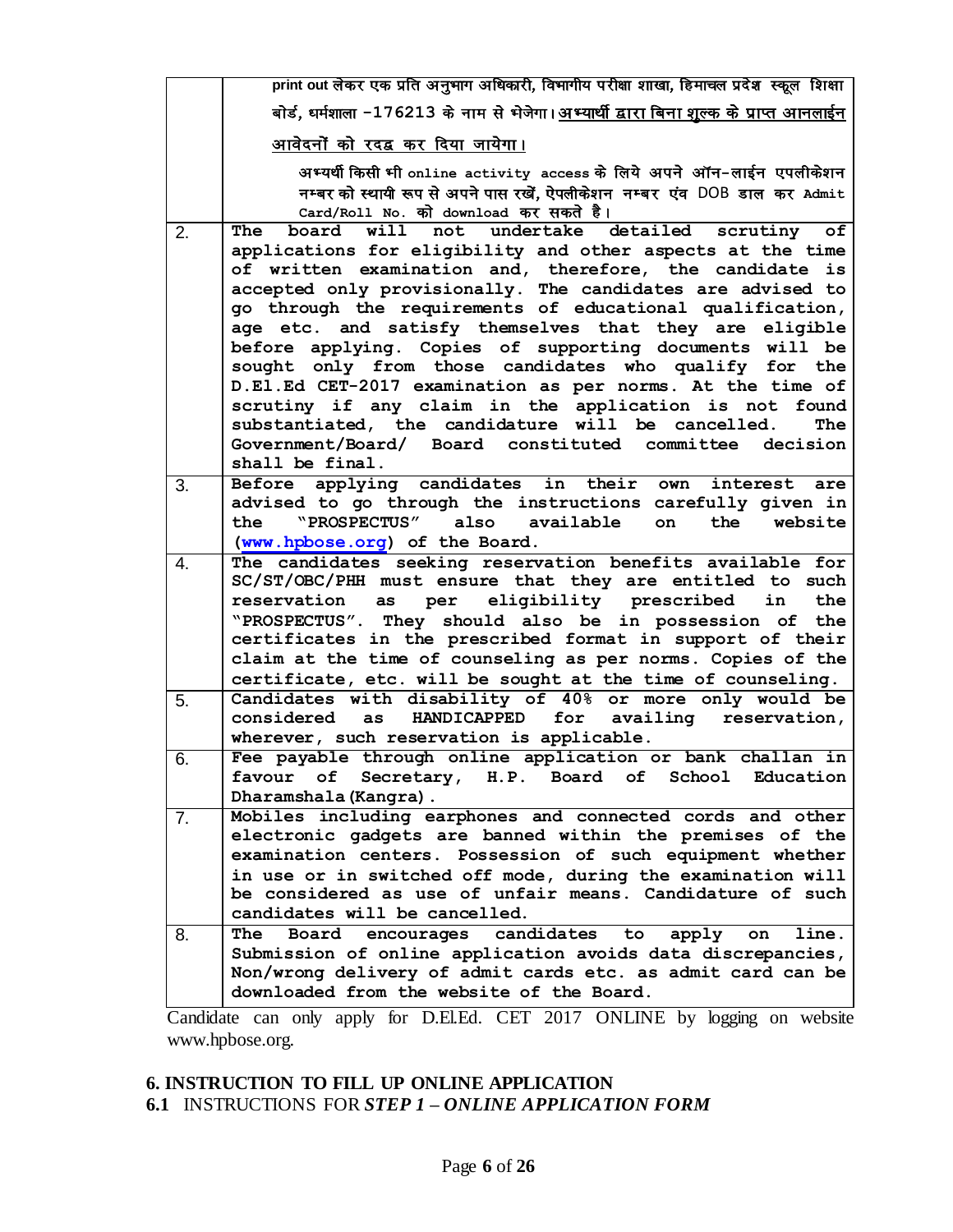#### **1 Name of the Applicant, Father's/Mother's Name**

Enter your Name, Father's/Mother's Name as it appears in your Matriculation certificate Do not write Mr., Mrs., Miss, Km. any where during online submission.

## **2 Date of Birth:**

Enter/Select your Date, Month and Year of your birth as per the English calendar and as recorded in your Matriculation Certificate. For example, if born on 3rd May 1990, the date should be entered as follows 03/05/1990.

# **3 Mobile No:**

**Enter** your 10 digit mobile No. in the appropriate box.

# **4 E-Mail ID:**

**Enter** your valid and active E-Mail ID in the appropriate box.

# **5 Category:**

Select your category i.e. GEN, SC, ST or OBC. The category  $\&$  sub-category will only be checked  $\&$  verified at the time of counseling. However, the category  $\&$ sub-category declared by the candidate during the online submission shall be final and shall not be changed under any circumstances. **The merit list shall be prepared strictly on the basis of category & sub-category as selected by you at the time of submission of Online Application Form.** 

# **6 Sub-category:**

If you also belong to a sub-category, select in the box provided corresponding to your sub-category which is more beneficial to you:

| <b>Sub-Category</b>                                | <b>Abbreviation</b>  |
|----------------------------------------------------|----------------------|
| Physical Handicapped                               | <b>PHH</b>           |
| line/Integrated Rural Development<br>Below Poverty | <b>BPL/IRDP</b>      |
| Programme                                          |                      |
| Ex-servicemen (self)                               | <b>Ex-Servicemen</b> |
| Dependent/wards of Ex-servicemen                   | Dependent/Wards      |
|                                                    | of Ex-men            |
| Children/Grand Children of Freedom Fighter's       | W.F.F                |
| General Distinguished Sports Person                | <b>Sports</b>        |
| Having no sub-category                             | <b>None</b>          |

#### **7 Sex:**

Select the appropriate option Male/Female.

- **8 Minimum Qualification:**  Select the appropriate option of Minimum Qualification i.e. Passed/Appearing.
- **9 % of Marks in 10+2 or its equivalent examination: Select** one appropriate option.
- **10 Bonafide Himachali:**  Select the appropriate option Yes/No.

**11 Sub Division Code to which belongs**  Select appropriate Sub Division and corresponding code to your sub division to which you belong. The list of Sub Division and its code is given at *11 below*. **Please select Sub Division.** 

# **12 Preference regarding Exam Centre District & Sub Division.**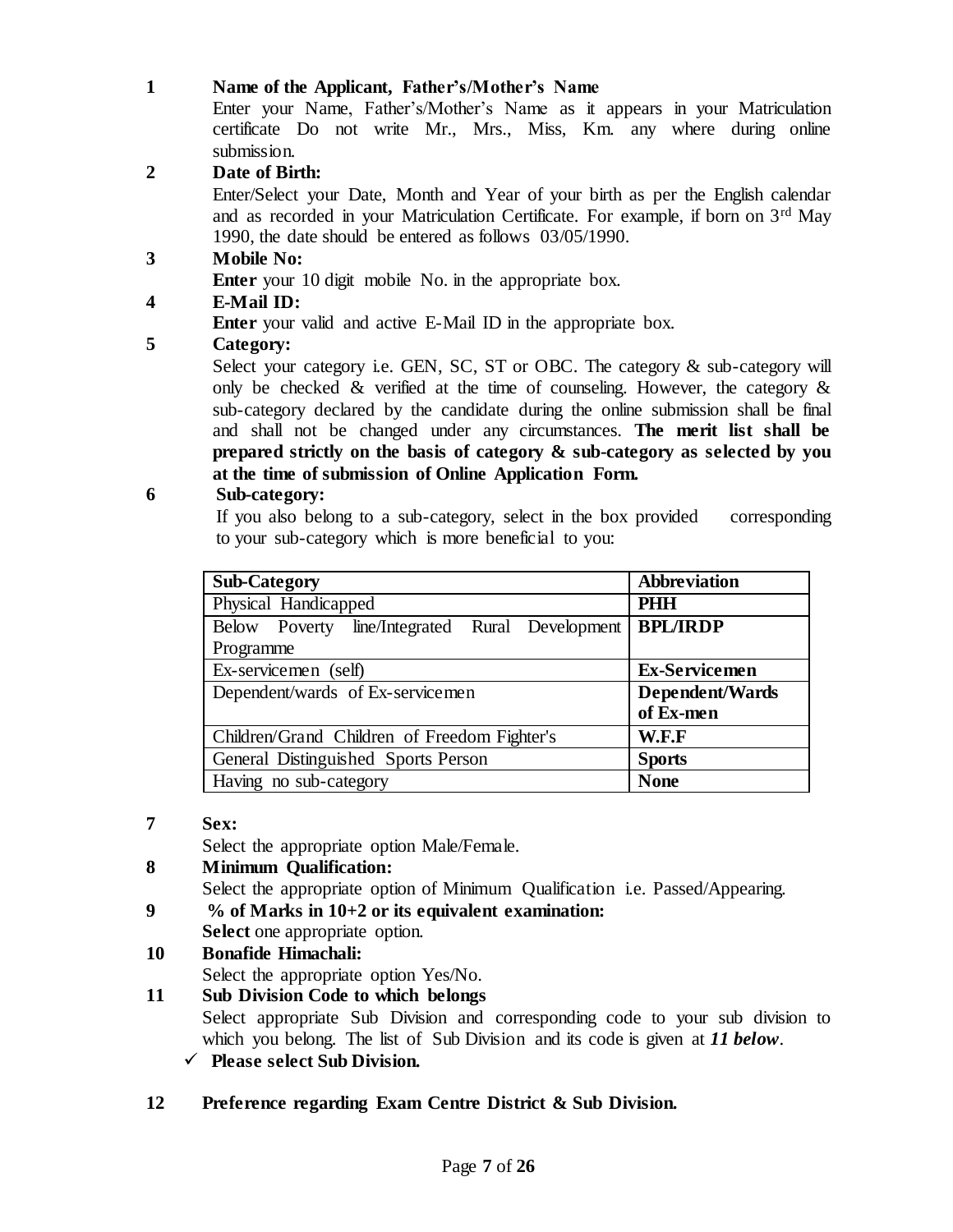Select appropriate Exam Centre District & Sub Division and corresponding code to which you want to give the Exam.

The list of Exam. Sub Division and its code is given at *11 below*.

## **13 Candidate's address (use capital letters):**

Mention your complete Permanent & Correspondence address in capital letters with Pin code.

## **6.2.** INSTRUCTIONS FO**R** *STEP 2 – UPLOAD IMAGES*

#### **1 Photograph:**

- Scanned image of photograph should be in **jpg** format.
- Size of the photo image must be less than 20 kb
- Image Dimension of photograph should be  $3.5 \text{ cm}$  (width) x  $4.5 \text{ cm}$  (Height) only.

#### **2 Signature of Candidate:**

- The scanned image of signature should be in **jpg** format.
- Size of the signature image must be less than 15 kb.
- Image Dimension of signature should be  $3.5 \text{ cm}$ (length) x  $1.5 \text{ cm}$ (Height) only

#### **3 Declaration:**

The candidates will be asked to check the particulars entered before final submission. The candidates are required to tick the declaration before final submission without which you will not be allowed to proceed further.

# **6.3** INSTRUCTIONS FOR *STEP 3 – PAYMENT OF FEES* अभ्यार्थी को Online application में Payment Gateway लिंक पर Click करने उपरान्त Debit Card/Credit Card के माध्यम से शुल्क जमा करवाना होगा।

#### **6.4** INSTRUCTIONS FOR *STEP 4 – Print Out of Confirmation Page*

Print Confirmation page for your record and future reference, when required. The candidate particulars entered can be edited till the payment of fees has not been made. The candidate's particulars cannot be changed/edited once the examination fees has been submitted.

# **7. Fees for D.El. Ed. CET 2017 Examination:-**

| <b>GENERAL &amp; its Sub Categories</b> | Rs. 600/-(Rupees Six Hundred only)  |
|-----------------------------------------|-------------------------------------|
| <b>SC/ST/OBC/PHH</b>                    | Rs. 400/-(Rupees Four Hundred only) |

Service Charges & Service Tax if applicable will be charged extra by the Bank.

# **8. ELIGIBILITY**

8.1 **Minimum Essential Educational Qualifications for D.El. Ed. CET 2017-19:** The candidate with at least  $50\%$  marks in the higher secondary( $10+2$ ) or its equivalent examination are eligible for admission.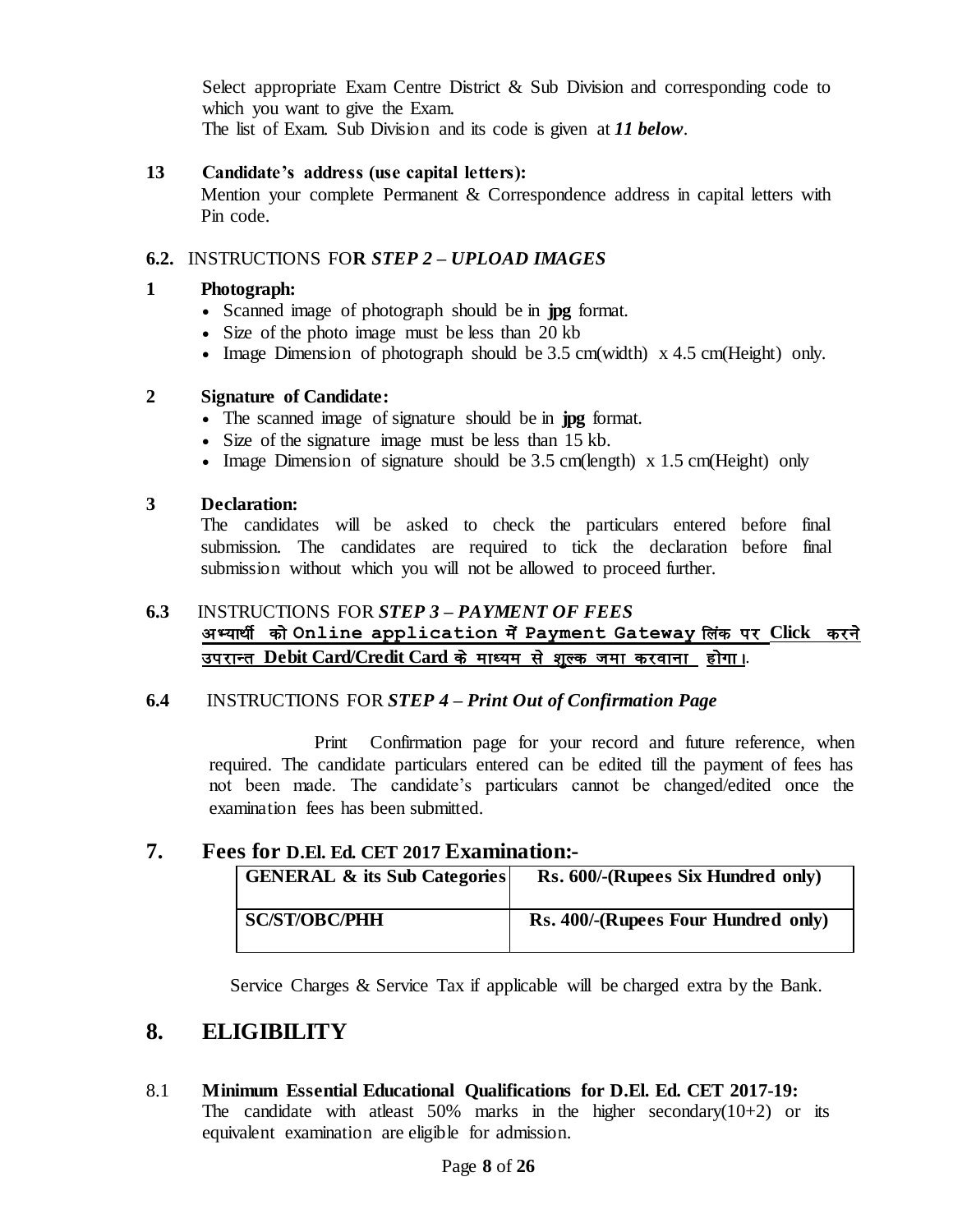*Candidates appearing in the 10+2 or its equivalent examination are provisionally admitted and they have to produce original certificate of 10+2 or its equivalent examination at the time of counseling/screening.*

**The candidate should satisfy his/her eligibility before appearing and shall be personally responsible in case he/she does not fulfil eligibility criteria. It is to be noted that if a candidate has been allowed to appear in the D.El. Ed. CET 2017 it does not imply that the candidate's eligibility has been verified. It does not vest any right with the candidate for selection. The eligibility of the candidates shall be finally verified at the time of counseling/screening.**

#### 8.2 **Relaxation**:

The relaxation of 5% marks in minimum educational qualification is available to SC/ST/OBC/PHH candidates as per the rules and instructions of the State government, issued from time to time..

#### 8.3 **Age Limit for D.El. Ed. CET-2017**

The age limit will be between 18-32 years as on the date of the conduct of D.El.Ed.CET-2017 for all candidates. Relaxation of five years in the upper age limit shall be given to the candidates of reserved categories as per the existing rules regulation and instructions of the State Government issued from time to time there will be no upper age limit in case of Ex-servicemen candidates only.

|                                                                     | The age limit for all candidates of Age limit for all Scheduled Caste, |
|---------------------------------------------------------------------|------------------------------------------------------------------------|
|                                                                     | General Category and its sub- Scheduled Tribe, OBC's, Physically       |
| categories except Physically   Handicapped persons                  | and                                                                    |
| Handicapped Person and Children/ children/grand children of Freedom |                                                                        |
| Grand Children of Freedom Fighters:-                                |                                                                        |
| Fighters:-                                                          |                                                                        |
| between 10.07.1985<br><b>B</b> orn<br>10.07.1999.                   | and Born between 10.7.1980<br>and<br>10.07.1999                        |
|                                                                     |                                                                        |

# **9. AVAILABILITY OF SEATS**

#### **9.1 GOVT. DIET's (District Institute of Education & Training)**

| <b>SL</b>      | Code | Name of DIET                      | Approved      |
|----------------|------|-----------------------------------|---------------|
|                |      |                                   | <b>Intake</b> |
|                | 10   | DIET-Bilaspur at Jukhala          | 150           |
| $\overline{2}$ | 11   | <b>DIET-Chamba at Saroo</b>       | 200           |
| 3              | 12   | DIET-Hamirpur at Gauna Karaur     | 150           |
| $\overline{4}$ | 21   | DIET-Kangra at Dharamshala        | 200           |
| 5 <sup>5</sup> | 24   | <b>DIET-Kinnaur</b> at Recong-Peo | 50            |
| 6              | 26   | DIET-Kullu at Jarad               | 200           |
|                | 28   | DIET-Lahaul&Spiti at Tandi        | 50            |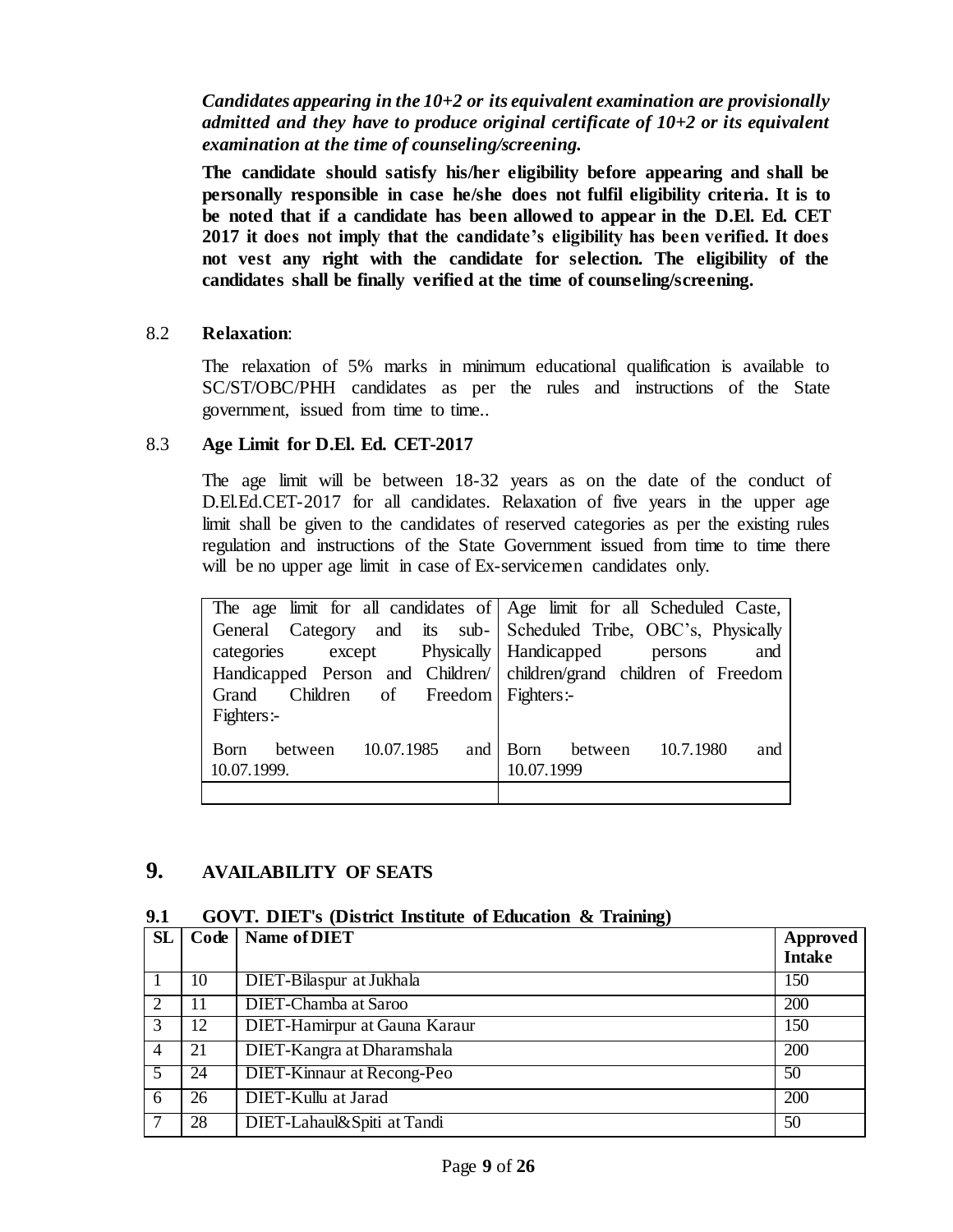| 8  | 29 | DIET-Mandi                       | 200              |
|----|----|----------------------------------|------------------|
|    | 36 | <b>DIET-Shimla</b> at Shamlaghat | $\overline{200}$ |
| 10 | 38 | <b>DIET-Sirmour at Nahan</b>     | 200              |
|    | 41 | DIET-Solan                       | 150              |
|    | 43 | DIET-Una at Delhan.              | 50               |
|    |    | <b>Total</b>                     | 1800             |

# **9.2 PRIVATELY AFFILIATED INSTITUTIONS**

| $\overline{\text{SL}}$ | Code            | <b>Name of Private Affiliated Institute</b>                                                            | <b>Approved</b><br><b>Intake</b> |
|------------------------|-----------------|--------------------------------------------------------------------------------------------------------|----------------------------------|
| $\mathbf{1}$           | 13              | Shanti Niketan College of Education, Hamirpur, Distt. Hamirpur                                         | $\overline{50}$                  |
| $\overline{2}$         | 14              | D.D.M.Sai Institute of Education, Kallar, Nadaun, Distt. Hamirpur.                                     | $\overline{50}$                  |
| $\overline{3}$         | 47              | Shimla College of Education Sheetal Kunj Kamla Nagar Sanjauli Shimla                                   | 100                              |
| $\overline{4}$         | 16              | Jai Bharti College of Education Loharin, Distt. Hamirpur                                               | $\overline{50}$                  |
| $\overline{5}$         | 17              | Hamirpur College of Education, Ram Nagar, Hamirpur Distt. Hamirpur                                     | $\overline{50}$                  |
| $\overline{6}$         | 18              | SVN College of Education, Tarkwari, (Bhoranj) Distt. Hamirpur.                                         | 50                               |
| $\tau$                 | 19              | Trisha College of Education, Thain(Jol Sappar) Distt. Hamirpur.                                        | 50                               |
| $\overline{8}$         | $\overline{50}$ | Raj Rajeshwari College of Education, Chorab (Bhota) Hamirpur                                           | $\overline{50}$                  |
| 9                      | 20              | R. C. College of Education Dhanote, PO Adhwani (Dehra)Distt. Kangra                                    | 50                               |
| 10                     | $\overline{22}$ | Sharan College of Education for Women Ghurkari, Distt. Kangra<br>(only for Girls)                      | 100                              |
| $\overline{11}$        | 23              | Gian Jyoti Institute of Bechelor Education, Rajol Distt. Kangra                                        | 50                               |
| $\overline{12}$        | 49              | Kshatriya College of Education, Kathgarh Road Chanour, Indora, Distt.<br>Kangra                        | $\overline{50}$                  |
| 13                     | 48              | KLB DAV College for girls Palampur, Distt. Kangra                                                      | 50                               |
| $\overline{14}$        | $\overline{25}$ | Kullu College of Education, Bhogna Distt. Kullu                                                        | 50                               |
| 15                     | 27              | Rameshwari Teacher Training Institute Sqarabai, Kullu, Distt. Kullu.                                   | 100                              |
| $\overline{16}$        | 30              | Abhilashi JBT Training institute, Ner-Chowk Distt. Mandi                                               | 50                               |
| $\overline{17}$        | $\overline{31}$ | Krishma Education Centre, Nerchowk, Distt.Mandi                                                        | $\overline{50}$                  |
| 18                     | $\overline{32}$ | Vijay Memorial College of Education Bhangrotu, Distt . Mandi.                                          | $\overline{50}$                  |
| 19                     | 33              | Jagriti Teacher Training College Deodhar, Mandi, Distt Mandi                                           | 50                               |
| 20                     | 34              | Blooms college of Education, (Kot)Sundernagar, Distt. Mandi                                            | 50                               |
| $\overline{21}$        | $\overline{35}$ | Indian Institute of Education, Haridevi, Ghanahatti, Distt. Shimla.                                    | 50                               |
| 22                     | 37              | St. Bedes College, Shimla Distt. Shimla (only for Girls).                                              | 50                               |
| 23                     | 46              | Shanti Alya Institute of Education Training, Rampur Keonthal via Totu,<br>Shimla (only for Girls)      | 50                               |
| 24                     | 39              | HP College of Education Ogli, Kala Amb, Distt. Sirmour                                                 | 50                               |
| 25                     | 45              | Baba kirpal Dass (BKD) College of Education for women, Paunta Sahib,<br>Distt. Sirmour(only for Girls) | $\overline{50}$                  |
| 26                     | 40              | Vaid Shankar Lal Memorial College of Education Chandi, Distt. Solan.                                   | 50                               |
| 27                     | 42              | Shiksha Bharti Institute of Education Training and Research, Samoor<br>khurd, Distt. Una.              | 50                               |
| 28                     | $\overline{44}$ | Shanti College of Education, Kailash Nagar, Nakroh, Distt. Una.                                        | $\overline{50}$                  |
|                        |                 | <b>Total</b>                                                                                           | 1550                             |
|                        |                 | <b>Grand Total (1800+1550)</b>                                                                         | 3350                             |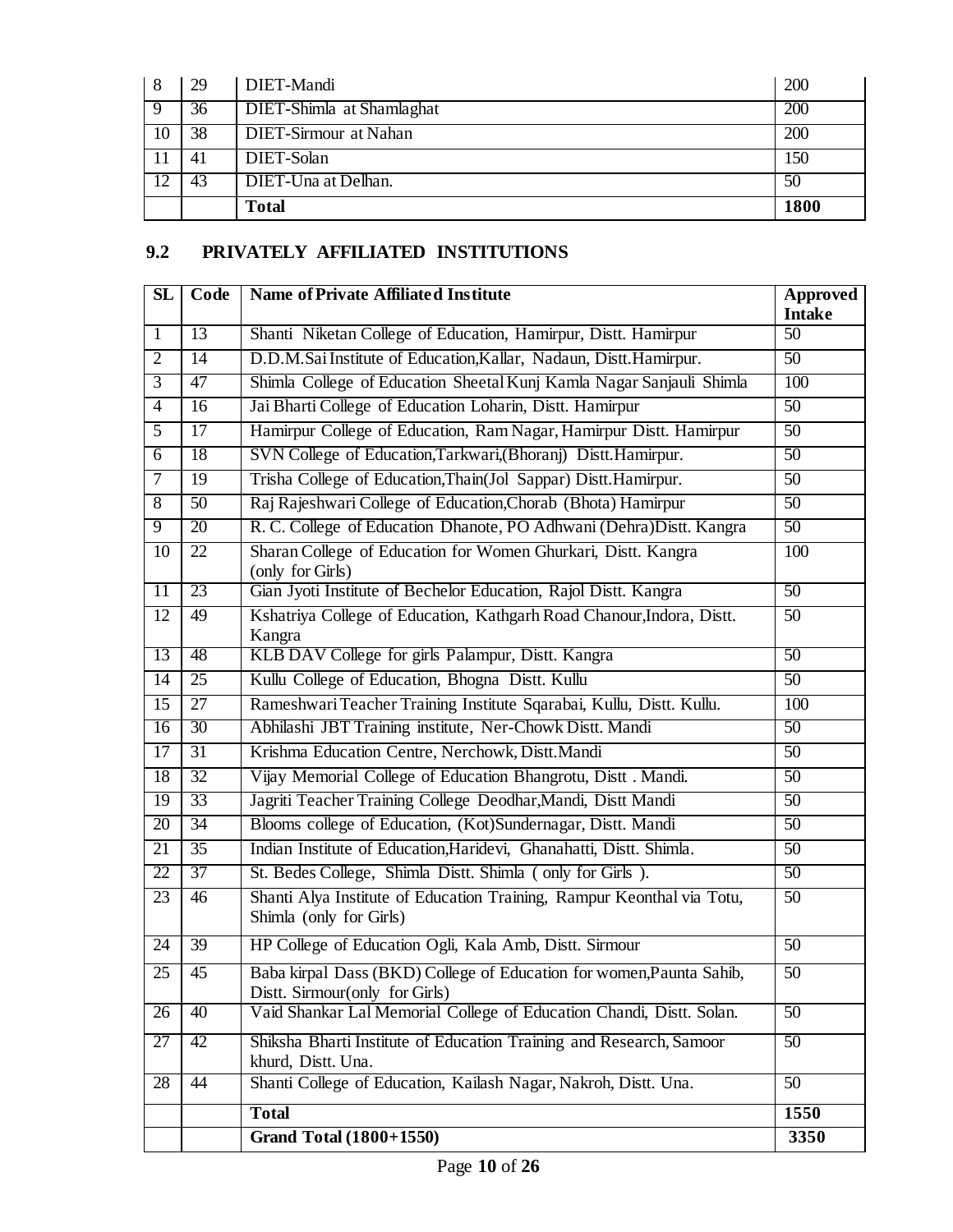Number of seats to be filled in on the basis of this Entrance Test may increase or decrease as per the policy/INSTRUCTION of Government of Himachal Pradesh

The following conditions will also be applicable to the candidates of Two Years **D.El. Ed** . Course/ session 2017-19:

- 1. 90% attendance is necessary in the **D.El. Ed**. training course in each academic year.
- 2. 60% pass marks in **D.El. Ed**. annual Exams in each 1<sup>st</sup> Year and 2<sup>nd</sup> Year respectively and 55% marks in case of SC/ST/OBC/PWD candidates in order to ensure quality teacher training.
- 3. Merit and seniority will be on the basis of the marks secured in the D.El.Ed. pass course.
- 4. In case the trainee take leave on medical grounds/maternity purpose then the training will be extended by the duration of leave taken by the candidate.
- 5. During the training, the candidate will not pursue any other Educational course/study either regular or through distance mode
- 6. Since contractual appointment will be considered after passing of D.El.Ed. course and subject to permission to fill up vacancies, hence no bond will be executed to serve in the Education Department.
- 7. After the successful completion of D.El.Ed. course the candidates are eligible for employment against vacant post of D.El.Ed. teachers in Elementary Education Department subject to the availability of vacancies. Actual appointment will be based on vacancies and necessary approval to fill the post from the competent authority. As per present policy fresh appointments will be made on contract basis.

#### **Note: There will be no job guarantee in the Government after completion of two year D.El.Ed.course in view of considerable decline in the enrolment in the Government Schools every year in the State.**

#### **9.3 No Migration :-**

Since, the admission in two year D.El.Ed.course will be made on the basis of CET followed by the counseling by the H.P.Board of School Education Dharamshala in 12 Govt.DIET Institutions and 28 recognized Private Institutions thus no migration will allowed in favour of any candidates from one institution to another institution after admission neither in Govt. DIET nor in Private D.El.Ed. Institutions in order to save the time, money and human resources as well.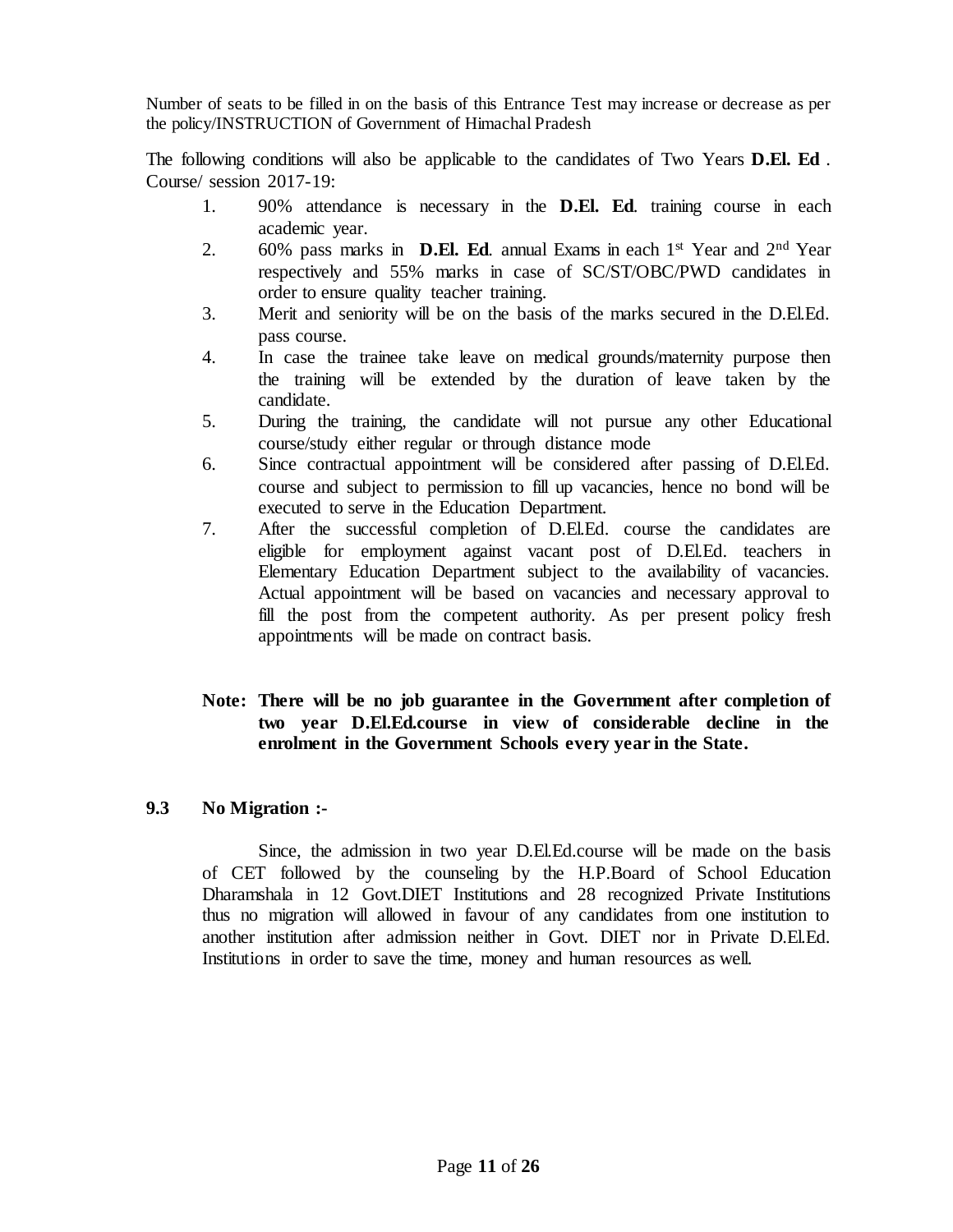| mstructions issued by the Government of Himmendi Fraueshi       |                |                                  |                                  |            |              |
|-----------------------------------------------------------------|----------------|----------------------------------|----------------------------------|------------|--------------|
|                                                                 | <b>GENERAL</b> | <b>SCHEDULED</b><br><b>CASTE</b> | <b>SCHEDULED</b><br><b>TRIBE</b> | <b>OBC</b> | <b>Total</b> |
| <b>UNRESERVED</b>                                               | 1106           | 486                              | 99                               | 384        | 2075         |
| <b>IRDP/BPL</b>                                                 | 268            | 101                              | 34                               | 100        | 503          |
| EX-<br>SERVICEM EN/DEPENDENT<br>OF EX-SERVICEMAN                | 301            | 100                              | 34                               | 68         | 503          |
| PHYSICALLY HANDICAPPED                                          | 33             | 34                               | <b>NIL</b>                       | 34         | 101          |
| <b>CHILDREN/GRAND</b><br>CHILDREN OF FREEDOM<br><b>FIGHTERS</b> | 34             | 16                               | <b>NIL</b>                       | 17         | 67           |
| DISTINGUISHED SPORTS<br><b>PERSONS</b>                          | 101            | NIL.                             | NIL                              | NIL.       | 101          |
| <b>Total</b>                                                    | 1843           | 737                              | 167                              | 603        | 3350         |

**9.4 Category/Sub-Category-wise break-up of reservation of seats as per the instructions issued by the Government of Himachal Pradesh:-**

#### **All seats are reserved for Bonafide residents of Himachal Pradesh.**

#### **10 RESERVATION:**

**(A)** Reservation as prescribed by the Himachal Pradesh Government time to time shall be available to the candidates belonging to Scheduled Caste/Scheduled Tribes/ Other Backward Classes/ BPL(IRDP)/ Ex-Servicemen (including Wards of Ex-Servicemen/Dependents of the family of those Defense Personnel who were killed in action or disabled in action and rendered unfit for civil employment), Children/Grand children of Freedom Fighters/Physically Handicapped/ Distinguished Sports Persons.

#### **Note:-**

(a) DEPENDENT OF EX-SERVICEMEN:

In case of non-availability of **Ex-Servicemen**, second preference shall be given to the Dependent wards of Ex-servicemen. Therefore, in such an event, the **Dependent wards of Ex-Servicemen** shall select the correct option of sub category i.e. Dependent of Ex-servicemen while filling Online Application Form.

- (b) CHILDREN/GRAND CHILDREN OF FREEDOM FIGHTERS: **The married daughters/ grand-daughters of Freedom Fighters are not covered under this sub-category.** 
	- **(B)** Details of reservations for distinguished sports persons who have excelled at State/ National Sports meets/games will be regulated as under:-
	- (1) The distinguished sports persons having at least 35% pass marks in CET shall be eligible for selection against reservation for distinguished Sports persons.
	- (2) He/She has participated at State National level or above in the 43 sports specified vide letter No.PER (AP)-C-F(1)-3/2001, dated 2nd August, 2008 issued by Department of Personnel as amended upto date.
	- (3) The inter-se merit of sports persons will be prepared by adding the following marks to the score obtained by the candidate in the common entrance test:-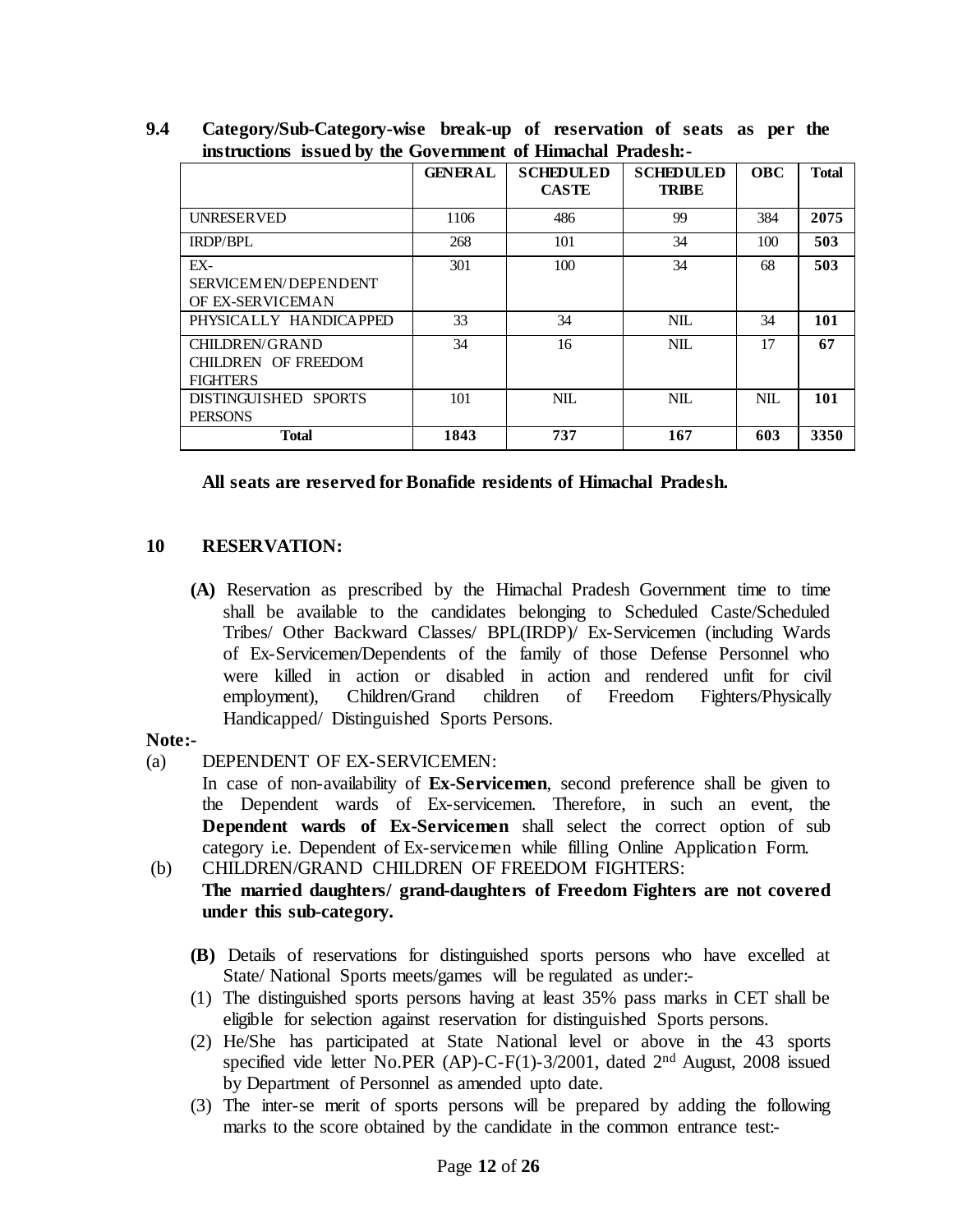- (a) The categories I, II, III and IV defined by the Department 30 Marks of Personnel vide letter No. PER (AP)-C-F(1)-3/2001 dated 28<sup>th</sup> May, 1999 as amended vide letter 22<sup>nd</sup> January, 2002.
- (b) Participated in National Championship or Senior 20 Marks National Championship for two times
- (c) Medals at State Level:-

| Level                                                                                                              | <b>One Medal</b> Two Medals | More than two<br>medals |
|--------------------------------------------------------------------------------------------------------------------|-----------------------------|-------------------------|
| State Level Tournaments<br>organized<br>by<br>the<br>Education Department/<br>  HPU or State Sports<br>Association | 12                          | 16                      |

The maximum marks will not exceed 30.

- (4) A candidate will be given marks of sports performance only for the highest category and thus he/she will not get marks more than once.
- (5) The various sports competitions will be classified as follows:-

| Category No. I   | $\bf{I}$     | Medal winners of Olympic Games/Winter Olympic                           |
|------------------|--------------|-------------------------------------------------------------------------|
|                  | H.           | Commonwealth Games                                                      |
|                  | Ш            | Medal winners of Asian Games/Winter Asiad                               |
| Category No. II  | L            | Participation in Olympic Games                                          |
|                  | $\mathbf{H}$ | Participation in Commonwealth Games                                     |
|                  | Ш            | Participation in Asian Games                                            |
| Category No. III | T            | Medal winners in National Games                                         |
|                  | $\mathbf{H}$ | National<br>Senior<br>Medal<br>recognized<br>winners in<br>Championship |
| Category No. IV  | L            | Medal winners in All India Inter-Versity Sports<br>Tournaments          |
|                  | $\Pi$ .      | Medal winners in All India National School Games.                       |
|                  | Ш.           | Medal winners in recognized Junior National Sports<br>Championships     |

(6) List of 43 games/sports which qualify meritorious sports persons, specified vide letter No. PER (AP)-C-F(1)-3/2001, dated  $2<sup>nd</sup>$  August, 2008 issued by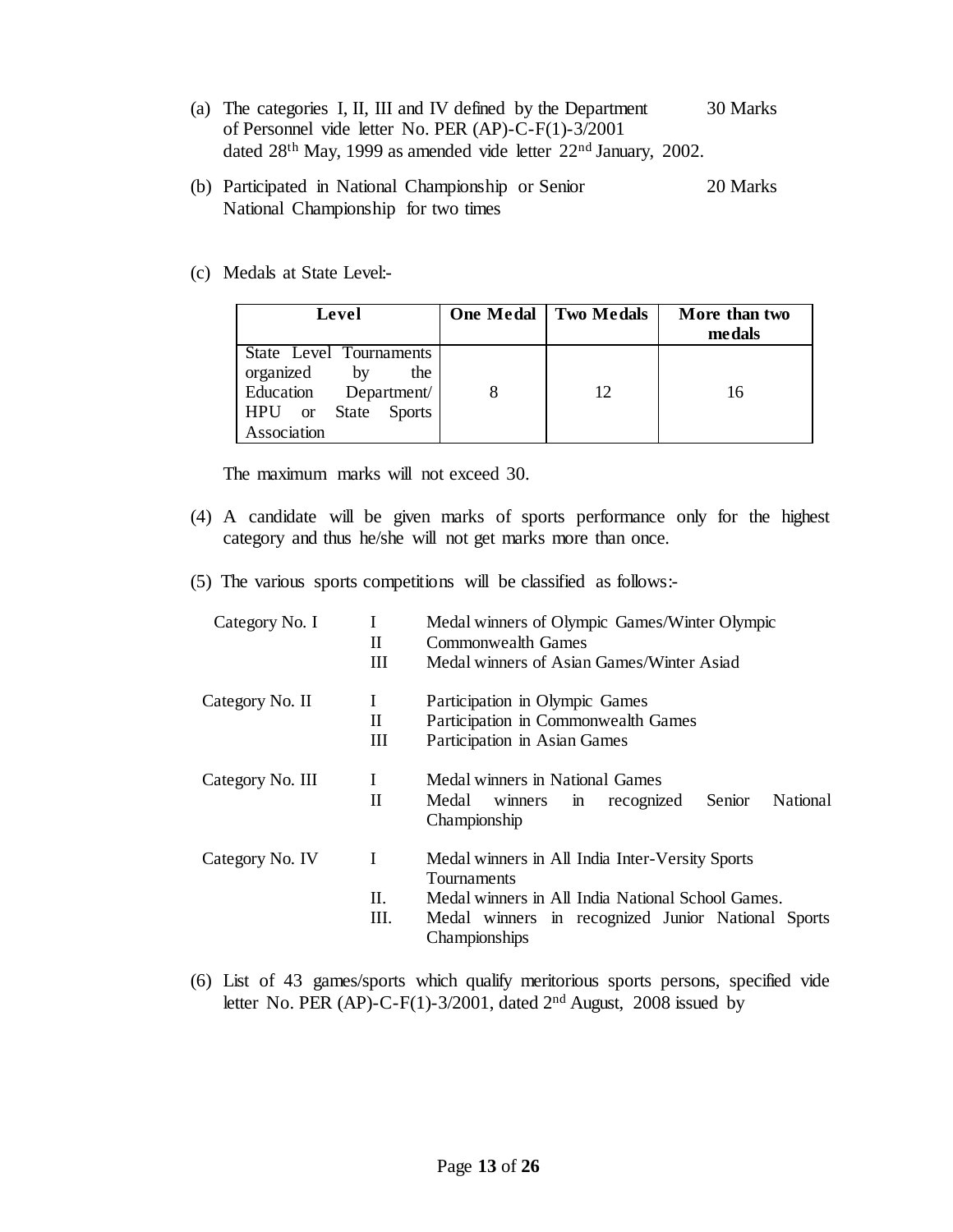Department of Personnel as amended upto date.

- 1. Archery
- 2. Athletics (including Track & Field events)
- 3. Atya-Patya
- 4. Badminton
- 5. Ball-Badminton
- 6. Basket Ball
- 7. Billiards & Snooker
- 8. Boxing
- 9. Bridge
- 10. Carrom
- 11. Chess
- 12. Cricket
- 13. Cycling
- 14. Equestrian Sports
- 15. Foot Ball
- 16. Golf
- 17. Gymnastics (including body-building)
- 18. Hand Ball
- 19. Hockey
- 20. Judo
- 21. Kabaddi
- 22. Karate-DO
- 23. Kayaking & Canoeing
- 24. Kho-Kho
- 25. Polo
- 26. Power Lifting
- 27. Rifle Shooting
- 28. Roller Skating
- 29. Rowing
- 30. Soft Ball
- 31. Squash
- 32. Swimming
- 33. Table Tennis
- 34. Taekwondo
- 35. Tenni-Koit
- 36. Tennis
- 37. Volley Ball
- 38. Weight Lifting
- 39. Wrestling
- 40. Yatching
- 41. Winter sports.
- 42. Vushu.
- 43. Korfball

#### **11. SUB-DIVISION/EXAMINATION CENTRES FOR D.El. Ed. CET 2017**

**D.El. Ed**. Common Entrance Test shall be held at Sub-Divisional Headquarters and few identified places near the Sub Divisional Headquarters. The Sub-Division Code of examination centre for CET shall be the parent Sub Divisional Headquarter of the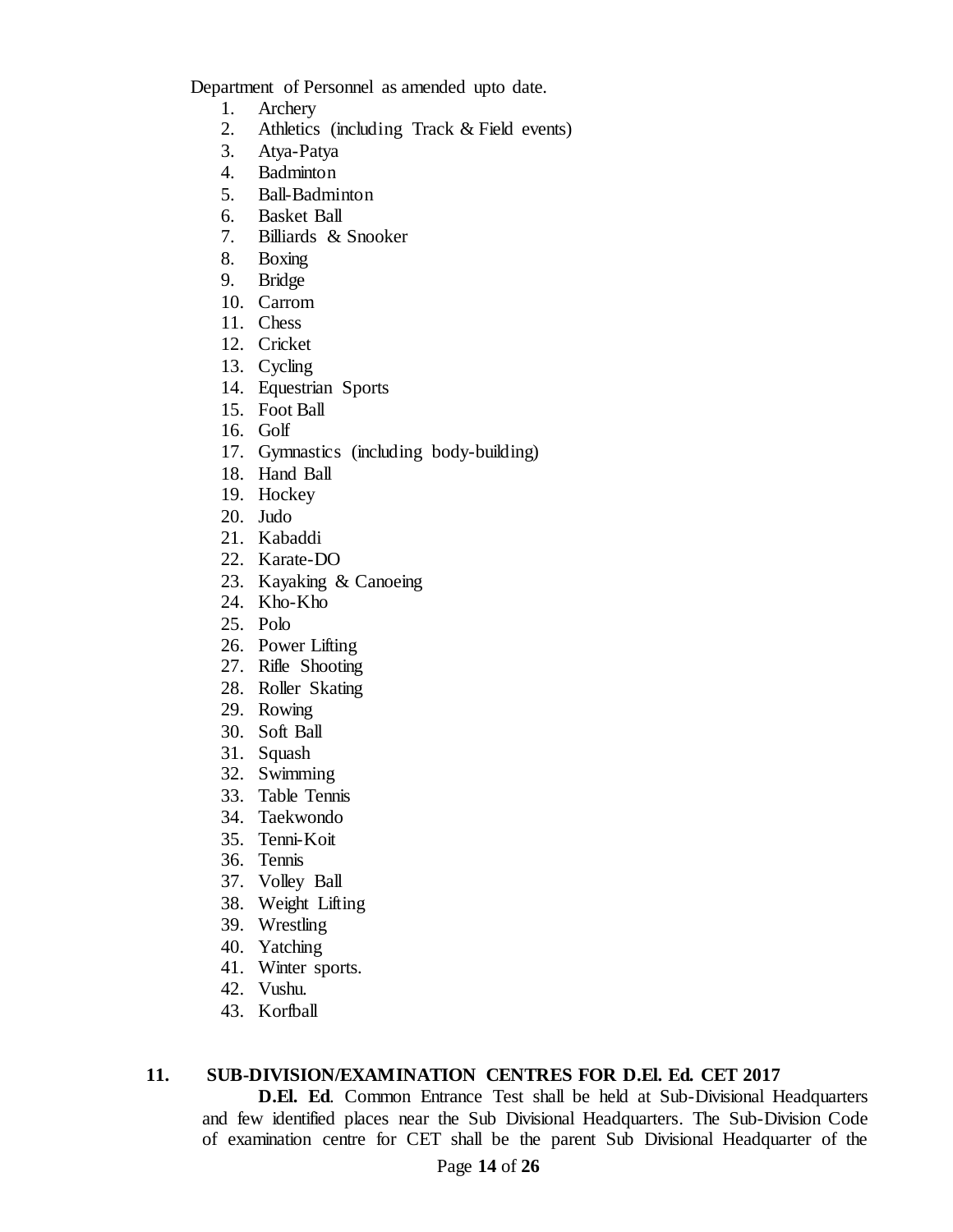| <b>Sub-Division</b> | Code            | <b>Sub-Division</b> | Code            |
|---------------------|-----------------|---------------------|-----------------|
| Bilaspur            | 01              | Kaza                | 31              |
| Ghumarwin           | 02              | Keylong             | 32              |
| Bharmour            | 03              | Udaipur             | 33              |
| Chamba              | 04              | Dharampur (Mandi)   | 34              |
| Chowari             | $\overline{05}$ | Gohar               | $\overline{35}$ |
| Dalhousie           | $\overline{06}$ | Joginder Nagar      | $\overline{36}$ |
| Killar(Pangi)       | $\overline{07}$ | Karsog              | $\overline{37}$ |
| Salooni             | 08              | Mandi               | 38              |
| <b>Tissa</b>        | 09              | Padhar              | 39              |
| <b>Barsar</b>       | $\overline{10}$ | Sarkaghat           | $\overline{40}$ |
| Bhoranj             | $\overline{11}$ | Sunder Nagar        | $\overline{41}$ |
| Hamirpur            | $\overline{12}$ | Chopal              | 42              |
| Nadaun              | 13              | Dodra Kewar         | 43              |
| Sujanpur            | $\overline{14}$ | Rampur              | 44              |
| Baijnath            | $\overline{15}$ | Rohru               | $\overline{45}$ |
| Dehra               | 16              | Shimla              | 46              |
| Dharamshala         | 17              | Theog               | 47              |
| Jaisinghpur         | 18              | Nahan               | 48              |
| Jawalamukhi         | 19              | Paonta Sahib        | 49              |
| Jawali              | 20              | Rajgarh             | 50              |
| Kangra              | $\overline{21}$ | Sangrah             | $\overline{51}$ |
| Nurpur              | $\overline{22}$ | Shillai             | $\overline{52}$ |
| Palampur            | 23              | Arki                | $\overline{53}$ |
| Nichar              | 24              | Kandaghat           | 54              |
| Pooh                | $\overline{25}$ | Nalagarh            | $\overline{55}$ |
| Reckong Peo         | $\overline{26}$ | Solan               | 56              |
| Anni                | $\overline{27}$ | Amb                 | 57              |
| Banjar              | 28              | Bangana             | 58              |
| Kullu               | 29              | Haroli              | $\overline{59}$ |
| Manali              | 30              | Una                 | 60              |

candidate however; the Board reserves the right to allot any other centre keeping in view its administrative convenience. The list of Sub-Divisions alongwith their corresponding codes is as under:-

**The examination centre once allotted to the candidate shall not be changed. No request for change of examination centre shall be entertained at any stage. While every effort shall be made to allot a centre at the sub-division which is filled up by the candidate on his online application, the H.P. Board of School Education reserves the right to allot/change or cancel any examination centre at its discretion.** 

#### **12. PATTERN OF D.El. Ed. CET 2017**

**The selection of candidates for admission to 2 Year D.El.Ed course in 12 DIETs as well as 28 Private Affiliated Institutes of the state (as directed by Govt.)**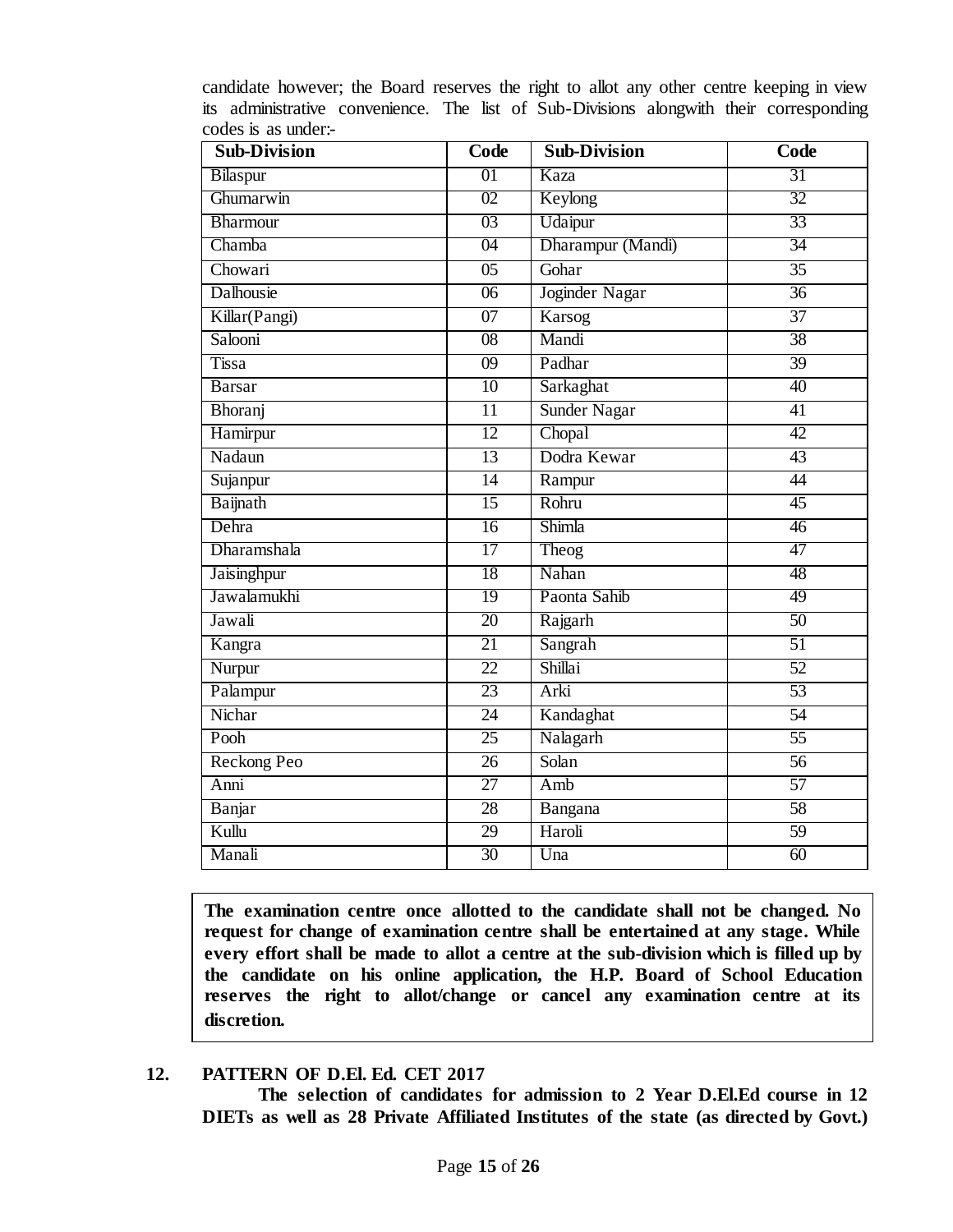#### **will be held on the basis of merit of written test i.e. Combined Entrance Test (CET) conducted by H.P.Board of School Education Dharamshala**

There shall be one question paper in four different series having questions of objective type/ multiple-choice, carrying 100 questions of one mark each to be attempted within 120 minutes. There shall be no negative marking. A candidate shall have to choose the correct answer and shade/darken against the appropriate choice in the OMR response sheet with **blue/black ball point pen** adhering to the instructions provided. As the answers will be given with blue/black ball point pen by darkening the appropriate circle, the candidates will have no option to change the answers, once given. Therefore, before darkening the circle, correct option/answer may be checked.

The subjects alongwith the distribution of marks shall be as under:

|                      | Sr.l Subject/s           | <b>Marks</b> |
|----------------------|--------------------------|--------------|
|                      | Hindi                    | 25           |
| $\ddot{\textbf{i}})$ | English                  | 25           |
| iii)                 | <b>Numerical Ability</b> | 25           |
| iv)                  | <b>General Awareness</b> | 25           |
|                      | <b>Grand Total:</b>      | 100          |

**NOTE:** The question papers of Hindi, English and Numerical Ability shall be of 10+2 standard. The questions of General Awareness will be based mainly on Himachal Pradesh.

**The candidates must bring along with them the hard board for resting the OMR sheet for darkening the circles.** 

#### **13. LANGUAGE OF QUESTION PAPER**

The question booklet will be set and supplied in bi-lingual i.e. English & Hindi.

#### **14. RESULT OF COMMON ENTRANCE TEST**

#### **14.1 Announcement of Result:**

The **D.El. Ed**. result shall be declared in the month of August, 2017 and will be available on Board's Website www.hpbose.org.

#### **Minimum pass marks in CET D.El.Ed.-2017**

- (i) 50% minimum pass marks for General category candidates i.e.50 marks out of 100.
- (ii) 45% minimum pass marks for reserved category candidates i.e.45 marks out of 100.
- (iii) 35% for sports persons (State and National level only) i.e. 35 marks out of 100.

#### **14.2 Merit List**

- (a) Merit list will be prepared based on the total marks secured in CET.
- (b) Among the candidates having the same total marks, a candidate will be ranked higher than the rest on the basis of age. A candidate senior in age shall be ranked higher in order of merit.
- (c) The inter-se merit of distinguished sports persons shall be prepared as per the criteria as mentioned at 10.4(B)3, supra.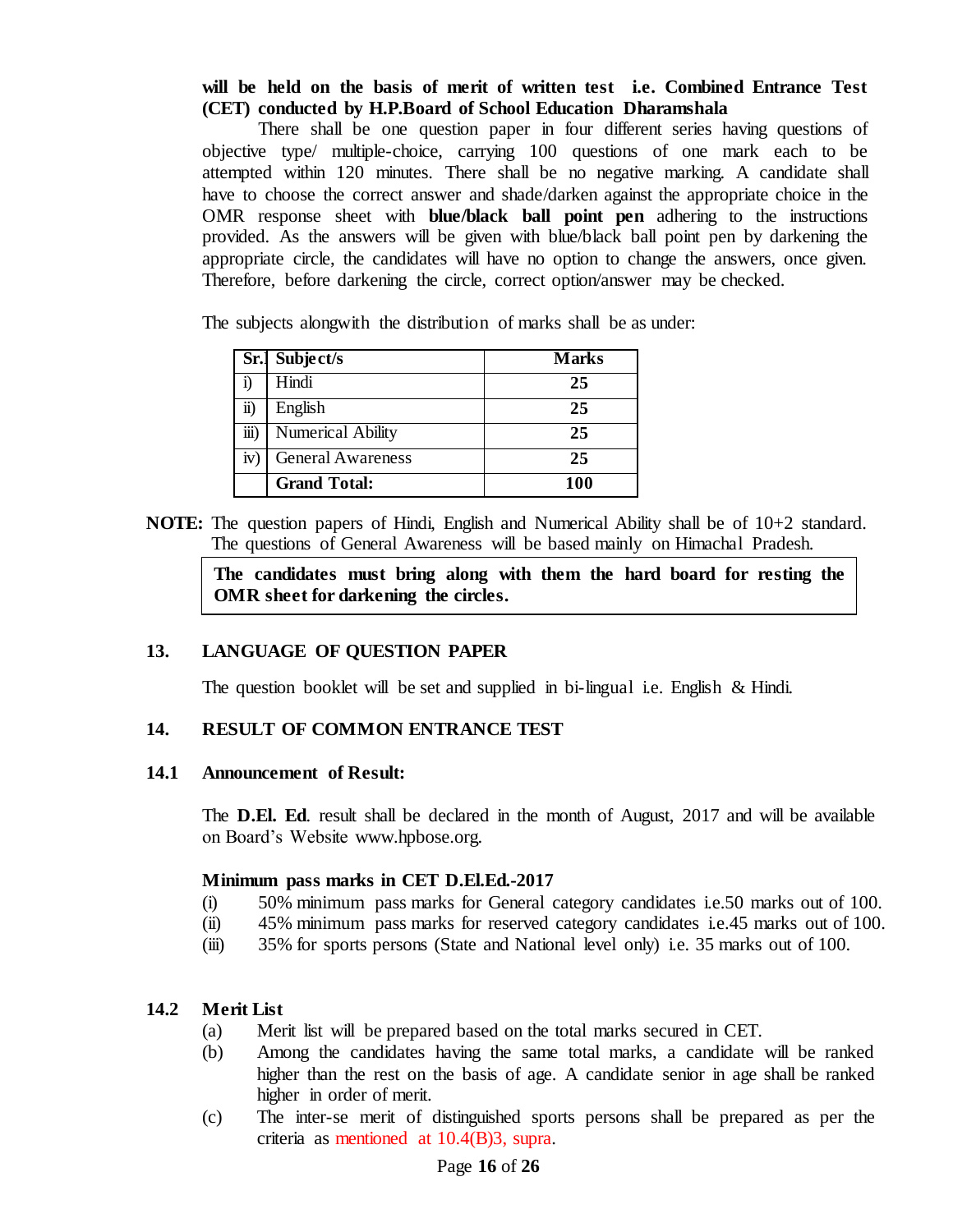(d) There shall be no personal interview for selection of candidates however, counseling shall be held for ascertaining the credentials and sponsoring the candidates to different DIETs and privately managed institutions.

#### **15. THE ALLOTMENT OF TRAINING INSTITUTION**

The allotment of the training institutions shall be made at the time of counseling. The counseling for DIETs and Privately Managed Institutions shall be held separately.

#### **16. ADMIT CARD**

- The Admit Card shall be issued only to those candidates who have submitted their Application Form complete in all respects within the stipulated time frame and who fulfils the minimum eligibility criteria laid down for the purpose.
- Admit Cards can be Download from the Board's website www.hpbose.org 5 days before the exam. The Admit Cards shall not be despatched by Post/Faxed or sent by E-mail.
- Candidate must not temper with the Admit Card or alter any entry made therein after it has been authenticated by the Board.
- The Admit Card is not transferable to any other person. Impersonation is legally punishable/ cognizable offence.
- The Admit Card will contain your name, roll number, photograph, signature, address of the examination centre and test schedule.
- The Admit Card once received by the candidate should be carefully gone through and discrepancy, if any, should immediately be brought to the notice of this Board.
- **No candidate will be allowed to enter in the Examination Hall without a valid Admit Card & identity proof.**
- Application Form without Confirmation Page shall not be considered and no Admit Card shall be issued to such candidates.

#### **16.1 WHAT TO DO IN CASE ADMIT CARD IS NOT FOUND ON WEBSITE.**

- In case a candidate does not find the Admit Card two days before of the scheduled date of examination, he/she should, inform the Board's Office with full record of submission of online application from.
- Under any circumstances, if a candidate fails to be in possession of Admit Card before the examination date, he/she should meet the Centre Superintendent at least one hour before the commencement of the examination at the nearest centre with print out of the computer generated CONFIRMATION PAGE and proof of payment of fees.
- **Any inquiry pertaining to the Admit Card without print out of the computer generated CONFIRMATION PAGE and proof of payment of fees will not be entertained under any circumstances.**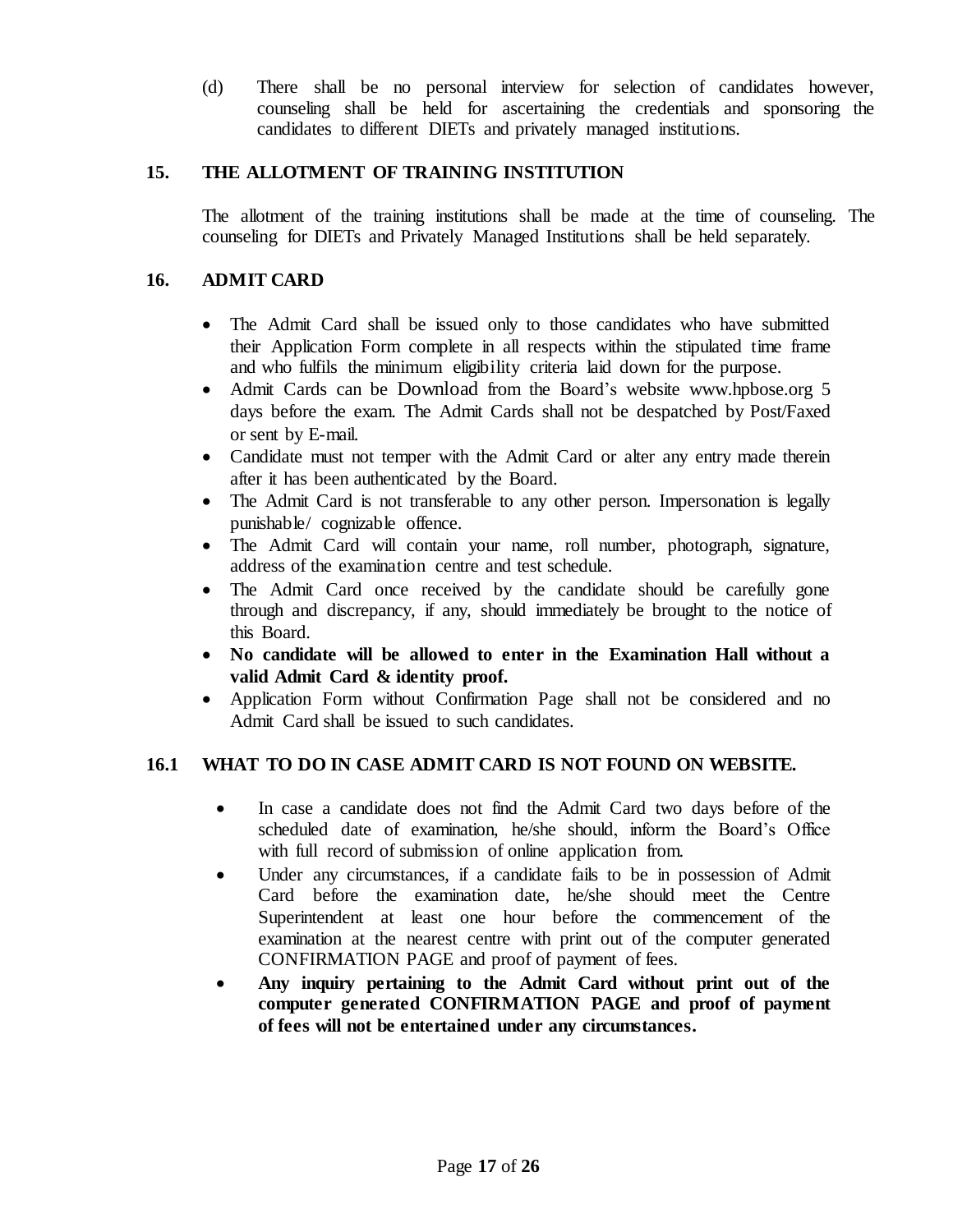#### **17. GENERAL RULES**

- a) If a candidate fails to appear in the entrance test for any reason whatsoever, or if his/her application is rejected on any ground including his/her ineligibility to appear in the entrance test or any other reason, the price of the Prospectus shall not be refunded.
- b) The candidates should satisfy his/her eligibility before appearing and shall be personally responsible in case he/she is not eligible to apply as per the given eligibility criteria. It is to be noted that if a candidate has been allowed to appear in the CET it does not imply that the candidate's eligibility has been verified. It does not vest any right with the candidate for selection. The eligibility of the candidates shall be finally verified at the time of counseling/screening.
- c) The result of test shall ipso facto not entitle a candidate to get admission in an institution where he/she intends to seek admission.
- d) Application Forms without Confirmation page shall not be entertained under any circumstances.
- e) Any candidate who creates disturbance of any kind during examination or otherwise, misbehaves in or around the examination hall or refuses to obey the instructions of examination staff or changes his/her seat with any other candidate will be expelled from the examination. In exceptional cases, the matter may be handed over to the Police.
- f) Any candidate having in his/her possession or accessible to him/her papers/books or notes which may possibly be of any help to him/her or is found giving or receiving assistance or copying from any paper/book or note or allowing any other candidate to copy from his/her answer sheet or found writing on any other paper during examination or using or attempting to use any other unfair-means will be expelled from the examination.
- g) The decision of the Centre Superintendent to expel a candidate from the examination shall be final and binding.
- h) If it is found at a later stage that a candidate has knowingly or willfully concealed any material information/fact which render him/her ineligible to sit in CET, his /her result of the test and also admission to an institution, if granted shall stand cancelled and he/she shall have no claim against the Board/Institution concerned.
- i) Any attempt by the candidate to influence directly or indirectly will disqualify him/her from CET.
- j) **Use of H.B. Pencil/Gel pen is strictly prohibited to darken the circle in the OMR Response Sheet. Only blue/black ball point pen should be used to darken the circles in the answer sheet. Use of correcting fluid is strictly prohibited**.
- k) As the answers will be given with blue/black ball point pen by darkening the appropriate circle, the candidates will have no option to change the answers, once given. Therefore, before darkening the circle, correct option/answer may be checked.
- l) Mobile phones are not allowed inside the Examination Hall, not even in switch off position.
- m) The machine gradable OMR Response Sheets are evaluated with extreme care and are repeatedly scrutinized. No request for re-checking, re-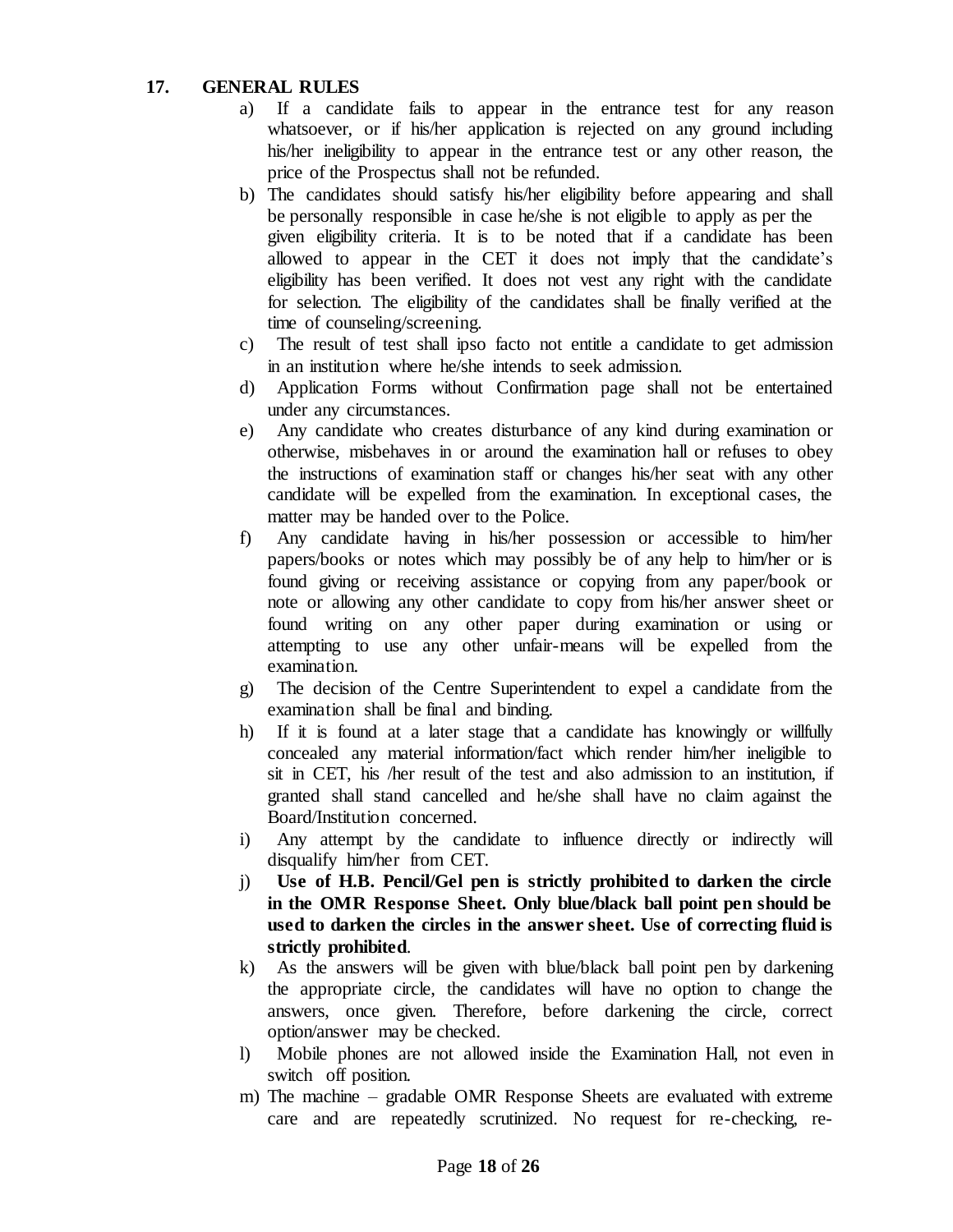evaluation, re-assessment or scrutiny of OMR Response Sheet will be entertained. No correspondence in this regard will be entertained.

n) Use of Calculators, Watches with Facilities of Calculator, Pagers and Cellular Phones and other gadgets are strictly prohibited in the Examination Hall. Candidates are also strictly forbidden to carry any Textual Material printed or written, bits of paper, envelope or any other material into the Examination Hall except the Admit Card.

#### **17.1. In accordance with Rules and Regulation of this Board, following instructions are applicable regarding differently abled candidates during the conduct of CET**:-

- 1. The differently abled candi**d**ates may be given compensatory time of 50 minutes in CET for such differently abled candidates who are making use of scribe/amanuensis. All the candidates with disability not availing the facility of scribe may also be allowed compensatory time of 50 minutes.
- 2. The facility of scribe/amanuensis may be allowed to any person who has disability of 40% or more if so desired by the person.
- 3. The candidate may be permitted for opting his/her own scribe/amanuensis or may be provided by the Centre Superintendent on his/her request. Such candidates are advised to request the centre superintendent for amanuensis one day before the examination.
- 4. There will be no criteria for educational qualification, age etc. for the scribe/amanuensis.
- 5. Proper seating arrangement preferably at ground floor, should be made prior to the commencement of Examination to avoid confusion.
- 6. The time of giving the question paper, should be marked accurately and timely supply of question paper should be ensured.
- 7. There should also be flexibility in accommodating any change in scribe/reader/lab assistant in case of emergency.

#### **18. OMR RESPONSE SHEET/ANSWER KEY**

The Answer Key of CET will be displayed on the Board's website. The candidate can download the same from there. However, the candidates can seek a photocopy of their OMR Response Sheet of CET from the Board by paying Rs. 300/- .

#### **19. WEEDING OUT RULES**

The records of CET including OMR Response Sheet is preserved upto six months from the date of declaration of result in the accordance with Board's Weeding Out Rules.

#### **20. LEGAL JURISDICTION**

All disputes pertaining to the conduct of CET shall fall within the jurisdiction of Dharamshala only. The Secretary of the Board shall be the legal person in whose name the Board may sue or may be sued.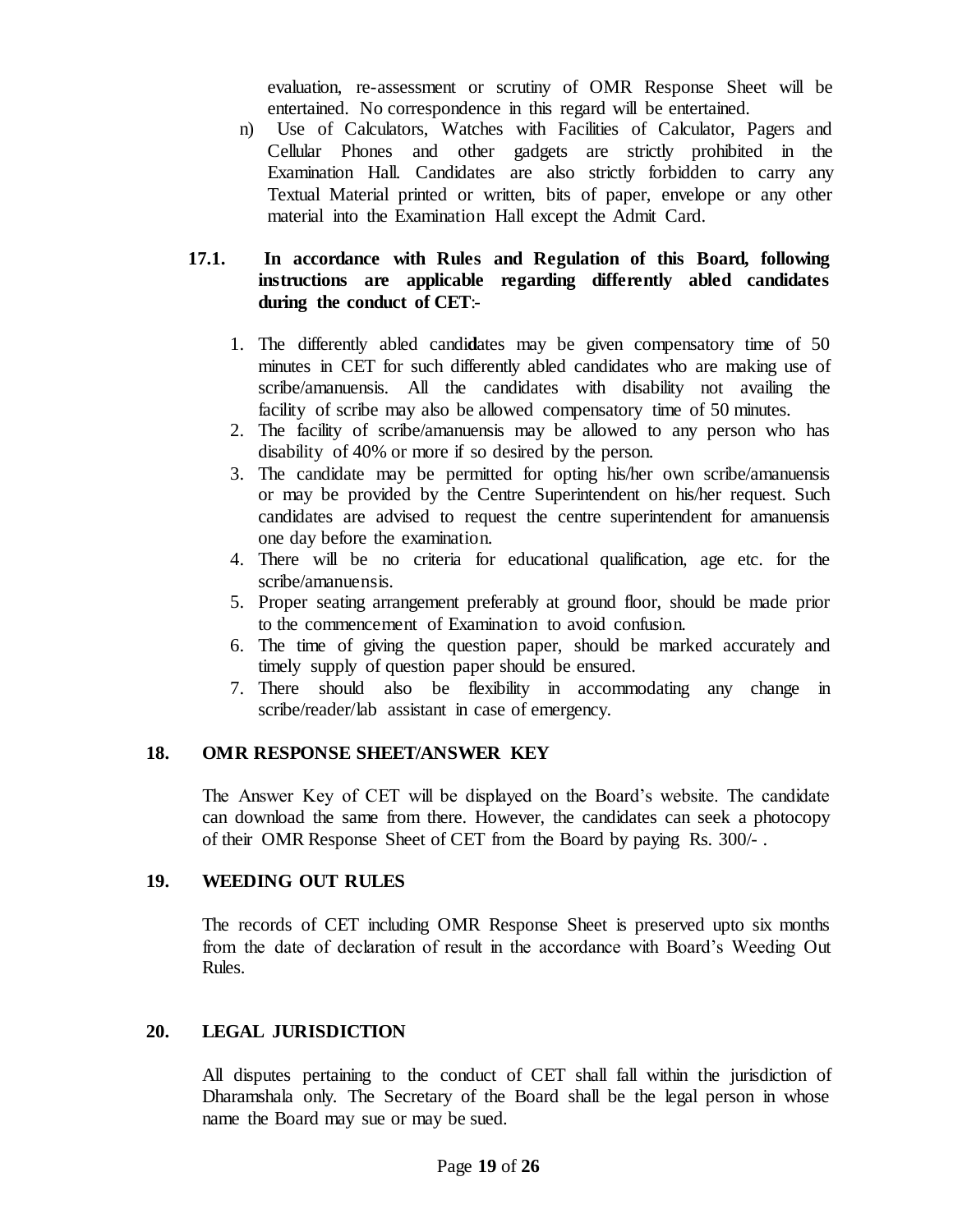#### **21. INSTRUCTIONS TO FILL THE ANSWERS IN THE OMR RESPONSE SHEET**

- 1. The candidates would be required to mark their responses with blue or black ink ball point pen only. Ball point pen of any other colour is not permissible.
- 2. Use of HB Pencil, fountain pen and gel pen is not allowed.
- 3. Candidates should mark their responses carefully, since response once marked would be final and no correction in responses by using white fluid or otherwise would be acceptable.
- 4. The response sheets of candidates who marks their responses with HB pencil shall not be evaluated and their candidature would be deemed to have been terminated.
- 5. In case a candidate marks more than one response to a question and one of these responses is correct also even then the answer will not be treated as correct and no marks would be given for this question.
- 6. The candidate must note that the answer sheet containing items 1 to 100 must be used. Candidate must check that against each of the 100 items in the answer sheet there are four circles A B C D marked on it.
- 7. The OMR Response Sheet will have pre-printed Roll No., Candidate Name and Father Name, Schedule of Examination and Name of Examination Centre.
- 8. The booklet series as given on the question paper (to be provided in the examination hall) must be shown by darkening the appropriate circle in the prescribed box.
- 9. Candidate must put his signature in the box provided in the response sheet.
- 10. Please do not write anything in the box provided for invigilators signature. Each answer sheet must be signed by the invigilator.
- 11. The question booklet will have 100 questions. After reading the question in the test booklet the correct response against the question is to be darkening in the answer sheet using a blue or black ink ball point pen. For example.
- Q1. If  $3X+15=21$  then the value of 'X' is

A. 4 B. 2 C 10 D None of these



Q2. The currency of India is:

|                                                 | A. Doller B. Pound C Dinar D. Rupees |  |
|-------------------------------------------------|--------------------------------------|--|
| Answer $\binom{A}{A} \binom{B}{C} \binom{C}{C}$ |                                      |  |

As is in question 1 above the correct answer is 2 so response **B** is correct hence **B** is marked black. Similarly in question 2 the correct response is **D** and hence we have darkening **D**.

- 12. Only one response to be selected & marked. In case more than one response is marked for a single question, no marks will be given to the Candidate in that particular question.
- 13. All items carry equal marks. There will be no negative marking.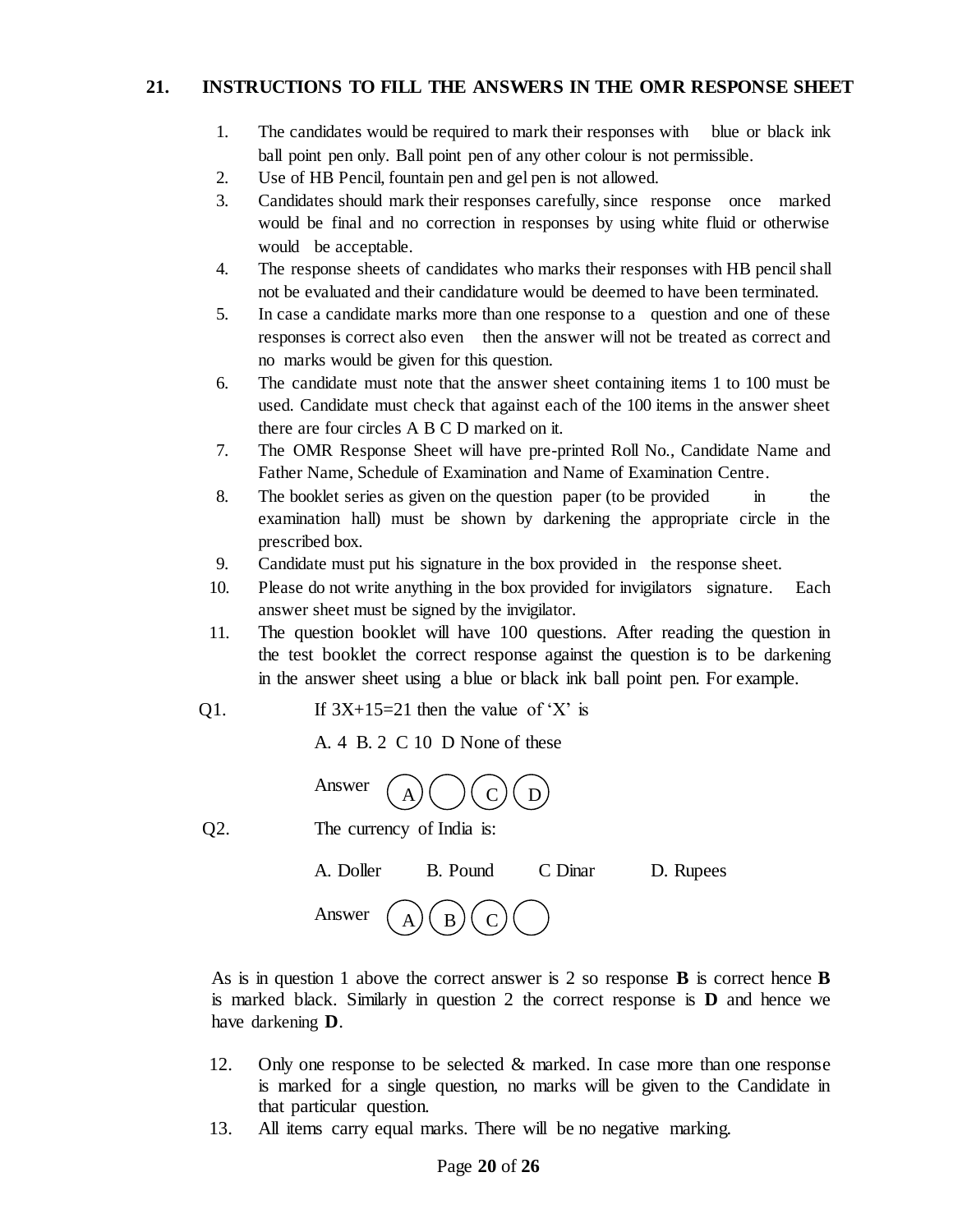- 14. Do the encoding carefully as given in the illustrations. While encoding your particulars or marking the answers in the answer sheet, you should darken the circle corresponding to the choice in full and no part of the circle should be left unfilled.
- 15. You must mark your responses only on the answer sheet given to you in the examination hall. Responses marked on the test booklet or any paper other than the answer sheet shall not be examined for which the candidate himself will be responsible.
- The candidate must bring with him/her Hard Card Board, blue or black ink Ball Point Pen to the examination hall on the day of entrance test.
- $\triangleright$  The candidate must reach the examination hall/room(s) 30 minutes before the commencement of the examination to fill up particulars on the response sheet.
- OMR scan able answer sheet will be used. Therefore, marking of response has to be done carefully to avoid smudging or creasing of sheet.
- $\triangleright$  The machine gradable OMR Response Sheets are evaluated with extreme care and are repeatedly scrutinized. No request for re-checking, reevaluation, re-assessment or scrutiny of OMR Response Sheet will be entertained. No correspondence in this regard will be entertained.

**Note :- There will be no job guarantee in the Government after completion of Two Year D.El.Ed course in view of considerable decline in the enrollment in the Government Schools every Year in the State.**

#### 22. **SAMPLE QUESTION PAPER(नमूना प्रश्न पत्र)**

#### हिन्दी

कूल प्रश्नः 25  $Q.No. 1.$  विशेषण के कितने भेद होते हैं ? (A) 4 (B) 2 (C) 6 (D) 3  $Q.No. 2.$  "चन्द्रमा" शब्द का कौन सा पर्यायवाची नहीं है?  $(A)$  हिमांशु  $(B)$  ज्योत्स्ना  $(C)$  विधु  $(D)$  मयंक  $Q.No. 3.$  पर्याप्त का सन्धि विच्छेद है।  $(A)$  परि+आप्त $(B)$  परया+आप्त  $(C)$  पर्याय+आहा $(D)$  परिया+आहा  $Q.No. 4.$  निम्न में से अशुद्ध शब्द कौन सा है।  $(A)$  अवनती  $(B)$  आजीविका  $(C)$  प्रज्जवलित  $(D)$  भागीरथी

#### **ENGLISH**

#### **Total Questions: 25**

| Q.No. 26. | The antonym of Glad is                                                      |                                    |                      |     |         |          |
|-----------|-----------------------------------------------------------------------------|------------------------------------|----------------------|-----|---------|----------|
|           | Nervous<br>(A)                                                              | (B)<br>Upset (C) Sad               |                      | (D) | Worried |          |
| Q.No. 27. | In the sentence, "My books were lying in sixes and sevens", the idiom sixes |                                    |                      |     |         |          |
|           | and sevens means                                                            |                                    |                      |     |         |          |
|           | thirteen<br>(A)                                                             | (B)                                | $order (C)$ disorder |     | (D)     | arranged |
| Q.No. 28. |                                                                             |                                    |                      |     |         |          |
|           | (A)                                                                         | Sceneries (B) Scenery (C) Beauties |                      |     | (D)     | Scene    |
| Q.No. 29. | Choose the correctly spelt words                                            |                                    |                      |     |         |          |
|           |                                                                             | Page 21 of 26                      |                      |     |         |          |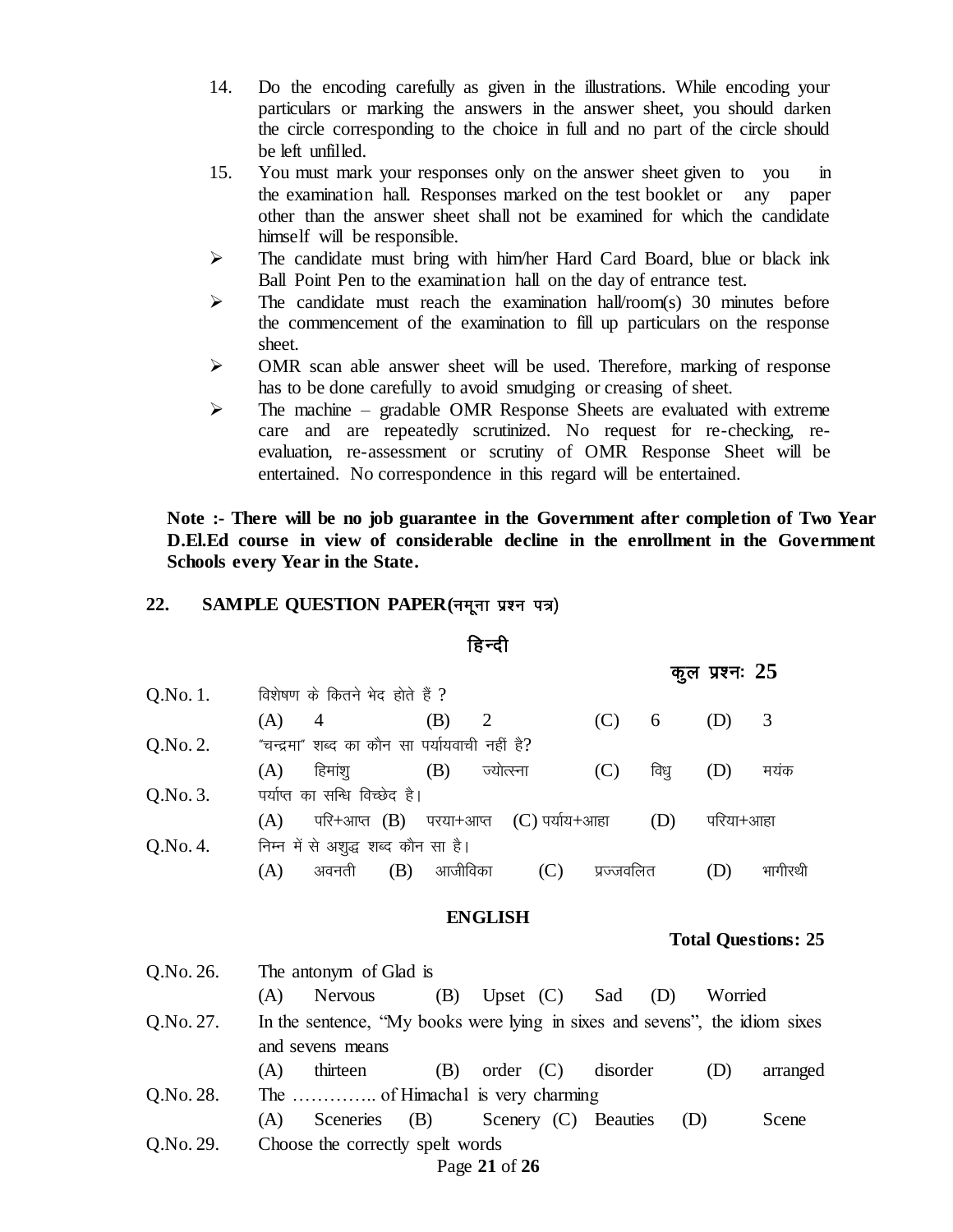# **NUMERICAL ABILITY**

# गणित

#### **Total Questions: 25**

| Q.No. 51. | The difference between simple interest and compound interest at the same<br>rate for Rs. 5,000 for two years is Rs. 72. Find the rate of interest. |                                                             |     |     |                      |     |     |     |                                                                                          |
|-----------|----------------------------------------------------------------------------------------------------------------------------------------------------|-------------------------------------------------------------|-----|-----|----------------------|-----|-----|-----|------------------------------------------------------------------------------------------|
|           | (A)                                                                                                                                                | 10%                                                         |     | (B) | 8%                   | (C) | 12% | (D) | 9%                                                                                       |
|           |                                                                                                                                                    | हैं, तो दर ज्ञात कीजिए।                                     |     |     |                      |     |     |     | 2 वर्ष में 5,000 रूपये पर समान दर से चक्रवृद्धि ब्याज और साधारण ब्याज में अन्तर 72 रूपये |
|           | (A)                                                                                                                                                | 10%                                                         |     |     | (B) $8\%$ (C) $12\%$ |     |     | (D) | 9%                                                                                       |
| Q.No. 52. |                                                                                                                                                    |                                                             |     |     |                      |     |     |     | A number consists of two digits whose sum is 5. When the digits are                      |
|           |                                                                                                                                                    | reversed, the number becomes greater by 9. Find the number: |     |     |                      |     |     |     |                                                                                          |
|           |                                                                                                                                                    |                                                             |     |     |                      |     |     |     |                                                                                          |
|           | (A)                                                                                                                                                | 23                                                          | (B) | 14  | $(C)$ 41             |     | (D) | 32  |                                                                                          |
|           |                                                                                                                                                    | जाती है। संख्या मालूम करो                                   |     |     |                      |     |     |     | दो अंको की संख्याओं का योग 5 हैं। यदि अंक अपना स्थान बदलते हैं तो वह संख्या 9 से बढ़     |
|           | (A)                                                                                                                                                | 23                                                          |     |     | (B) $14$ (C) $41$    |     | (D) | 32  |                                                                                          |
|           |                                                                                                                                                    |                                                             |     |     | 24                   |     |     |     |                                                                                          |
| Q.No. 53. |                                                                                                                                                    | If $3: 12 = 5$ : X, then X is equal to:                     |     |     |                      |     |     |     |                                                                                          |
|           | (A)                                                                                                                                                | 15                                                          | (B) | 10  | (C)                  | 20  | (D) | 30  |                                                                                          |
|           |                                                                                                                                                    | यदि 3: $12 = 5$ : X, हो तो X किसके बराबर होगा?              |     |     |                      |     |     |     |                                                                                          |
|           |                                                                                                                                                    |                                                             |     |     |                      |     |     |     |                                                                                          |

(A) 15 (B) 10 (C) 20 (D) 30

#### **GENERAL AWARNESS**

| Q.No. 76. |     | Chamunda Devi Temple is located at: |     |            |       |     |       | <b>Total Questions: 25</b> |         |         |  |  |  |
|-----------|-----|-------------------------------------|-----|------------|-------|-----|-------|----------------------------|---------|---------|--|--|--|
|           | (A) | Kangra                              |     | (B)        | Solan |     | (C)   | Mandi (D)                  |         | Kinnaur |  |  |  |
|           |     | चामुंडा देवी का मन्दिर है.          |     |            |       |     |       |                            |         |         |  |  |  |
|           | (A) | कांगडा                              | (B) | सोलन       |       | (C) | मण्डी | (D)                        | किन्नौर |         |  |  |  |
| Q.No. 77. |     | First World War began in            |     |            |       |     |       |                            |         |         |  |  |  |
|           | (A) | 1905<br>प्रथम विश्वयुद्ध आरम्भ हुआः |     | $(B)$ 1919 |       | (C) | 1909  |                            | (D)     | 1914    |  |  |  |
|           | (A) | 1905                                |     | (B)        | 1919  | (C) | 1909  |                            | (D)     | 1914    |  |  |  |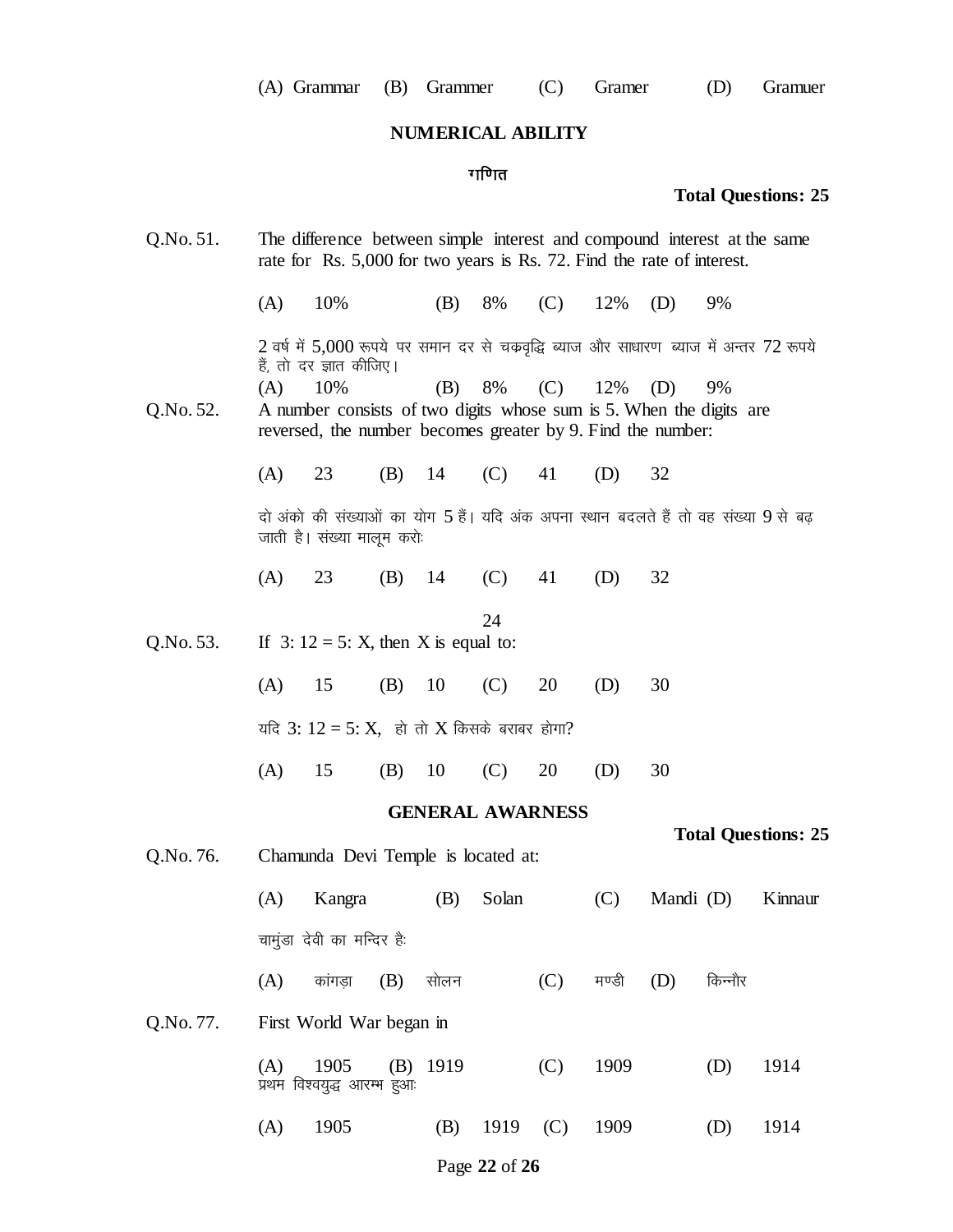Q.No. 78. How many States of India touch the boundary of Himachal Pradesh?

(A) 4 (B) 3 (C) 6 (D) 2 भारत के कितने राज्य हिमाचल प्रदेश की सीमा को छूते हैं? (A) 4 (B) 3 (C) 6 (D) 2 Q.No. 79. Nako lake is situated in (A) Sirmour (B) Kinnaur (C) Lahaul & Spiti (D) Chamba नाको झील कहा स्थित है: $(A)$  सिरमौर  $(B)$  किन्नौर  $(C)$  लाहौल व स्पिति  $(D)$  चम्बा

#### **23. SPECIMEN OF CERTIFICATES TO BE PRODUCED AT THE TIME OF COUNSELLING**

#### **23.1 (SPECIMEN "A")**

#### **CERTIFICATE FROM DEPENDENT OF EX-SERVICEMEN (Specimen A & B)**

(Form of certificate Affidavit to be furnished by the sons/daughters or wives of exservicemen to be considered against the posts/seats reserved for ex-servicemen).

#### **CERTIFICATE**

It is certified that Shri/ Kumari and resident of village\_\_\_\_\_\_\_\_\_\_\_\_\_\_PO\_\_\_\_\_\_\_\_\_\_\_\_Tehsil\_\_\_\_\_\_\_\_\_\_\_District\_\_\_\_\_\_\_\_\_\_\_\_\_\_(Him achal Pradesh) is the dependent son/daughter/wife of Shri Ex-serviceman. No.\_\_\_\_\_\_\_\_\_\_\_\_\_Rank\_\_\_\_\_\_\_\_\_\_\_\_who has not been rehabilitated through Employment Exchange against the post reserved for Ex-servicemen with the HP Government/Corporation/Board/Autonomous Body of HP as well as Central and Other State /Union Territory Government or Public Sector Undertaking/Autonomous Body/Banks, etc. under the control of the said Central or other State/Union Territory Government.

| Date:  | Patwari/ Pradhan of Gram Panchayat/President     |  |  |  |                                                   |  |  |  |  |  |
|--------|--------------------------------------------------|--|--|--|---------------------------------------------------|--|--|--|--|--|
| Place: | of Municipal Committee/ Notified Area Committee/ |  |  |  |                                                   |  |  |  |  |  |
|        |                                                  |  |  |  | Executive Officer of Municipal Corporation of the |  |  |  |  |  |
|        | Area                                             |  |  |  |                                                   |  |  |  |  |  |

#### COUNTERSIGNED BY

Sub-Divisional Officer(Civil)/ Tehsildar of the area concerned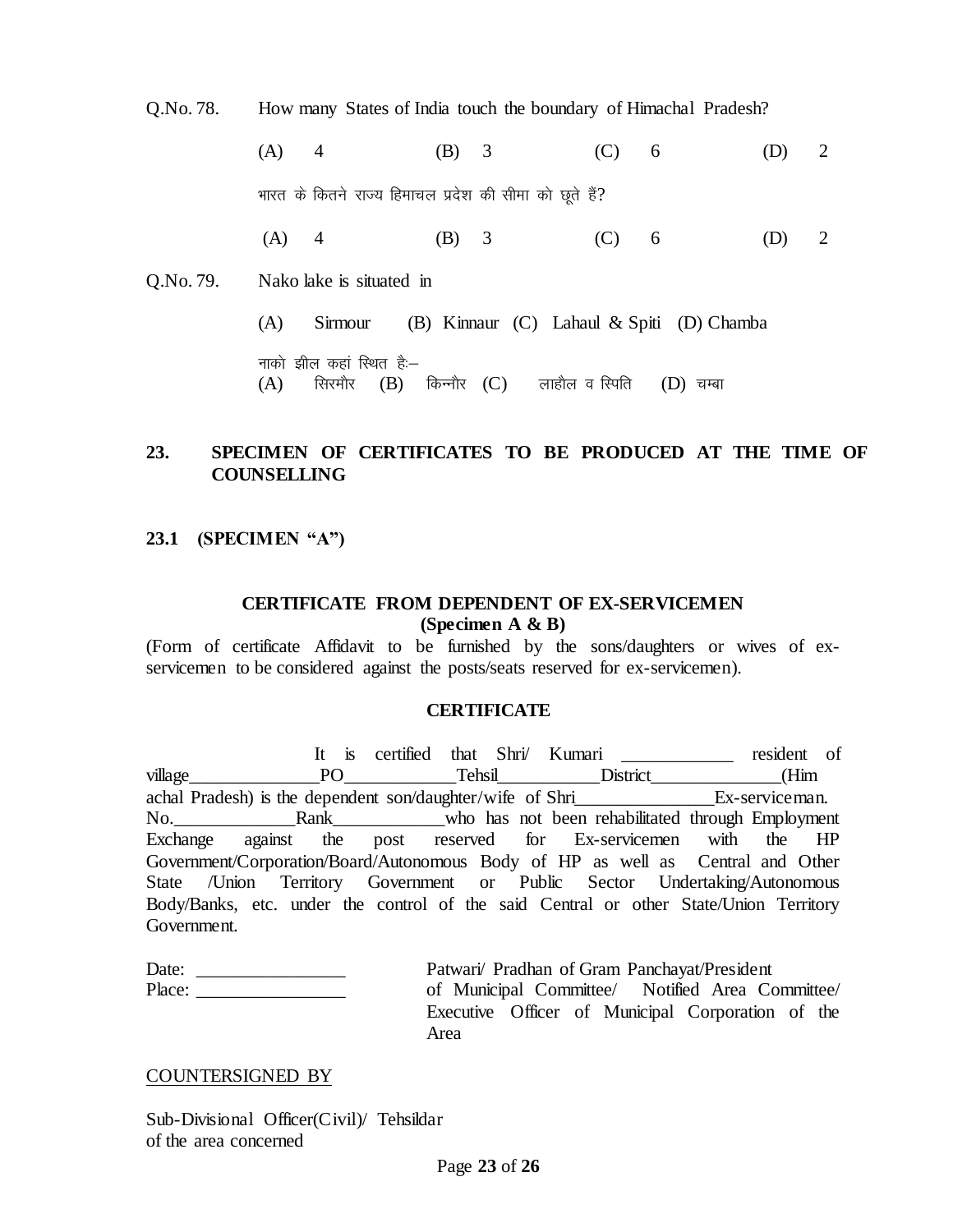#### **23.2 (SPECIMEN "B")**

#### **AFFIDAVIT**

I\_\_\_\_\_\_\_\_\_\_\_\_\_\_\_\_\_\_son/daughter/wife of Shri \_\_\_\_\_\_\_\_\_\_\_\_\_Exservicemen No. Rank Resident of village PO<sup>Tehsil</sup> District\_\_\_\_\_\_\_\_\_(Himachal Pradesh), do hereby solemnly affirm and declare that no other ward(i.e. son/daughter or wife) of my father/husband has been provided employment against the vacancies reserved for Exservicemen under the Himachal Pradesh Government/Corporation/Board/Autonomous Body of HP as well as Central and other State/Union Territory Government or Public Sector Undertaking/Autonomous Body/Banks etc. under the control of the said Central or other State/Union Territory Government.

I further declare and affirm that my father/husband has not been reemployed in the aforesaid Departments against the posts reserved for Ex-servicemen.

I, the above named deponent do hereby solemnly affirm and declare that the contents of my above affidavit are true to the best of knowledge and belief , no part of it is wrong and nothing material has been concealed therein.

Verified on this day of \_\_\_\_\_\_\_, 2017 at \_\_\_\_\_\_\_ Distt. \_\_\_\_(HP).

#### **DEPONENT**

Sub-Divisional Officer(Civil)/ Tehsildar of the area concerned

#### (SEAL) \_\_\_\_\_\_\_\_\_\_\_\_\_\_\_\_\_\_\_\_\_\_\_\_\_\_\_\_\_\_\_\_\_\_\_\_\_\_\_\_\_\_\_\_\_\_\_\_\_\_\_\_\_\_\_\_\_\_\_\_\_\_\_\_\_\_\_\_\_\_\_\_\_\_

NOTE: The Affidavit should be signed by the SDO(C)/Tehsildar himself. The countersigned Affidavit by them shall not be considered.

\_\_\_\_\_\_\_\_\_\_\_\_\_\_\_\_\_\_\_\_\_\_\_\_\_\_\_\_\_\_\_\_\_\_\_\_\_\_\_\_\_\_\_\_\_\_\_\_\_\_\_\_\_\_\_\_\_\_\_\_\_\_\_\_\_\_\_\_\_\_\_\_\_\_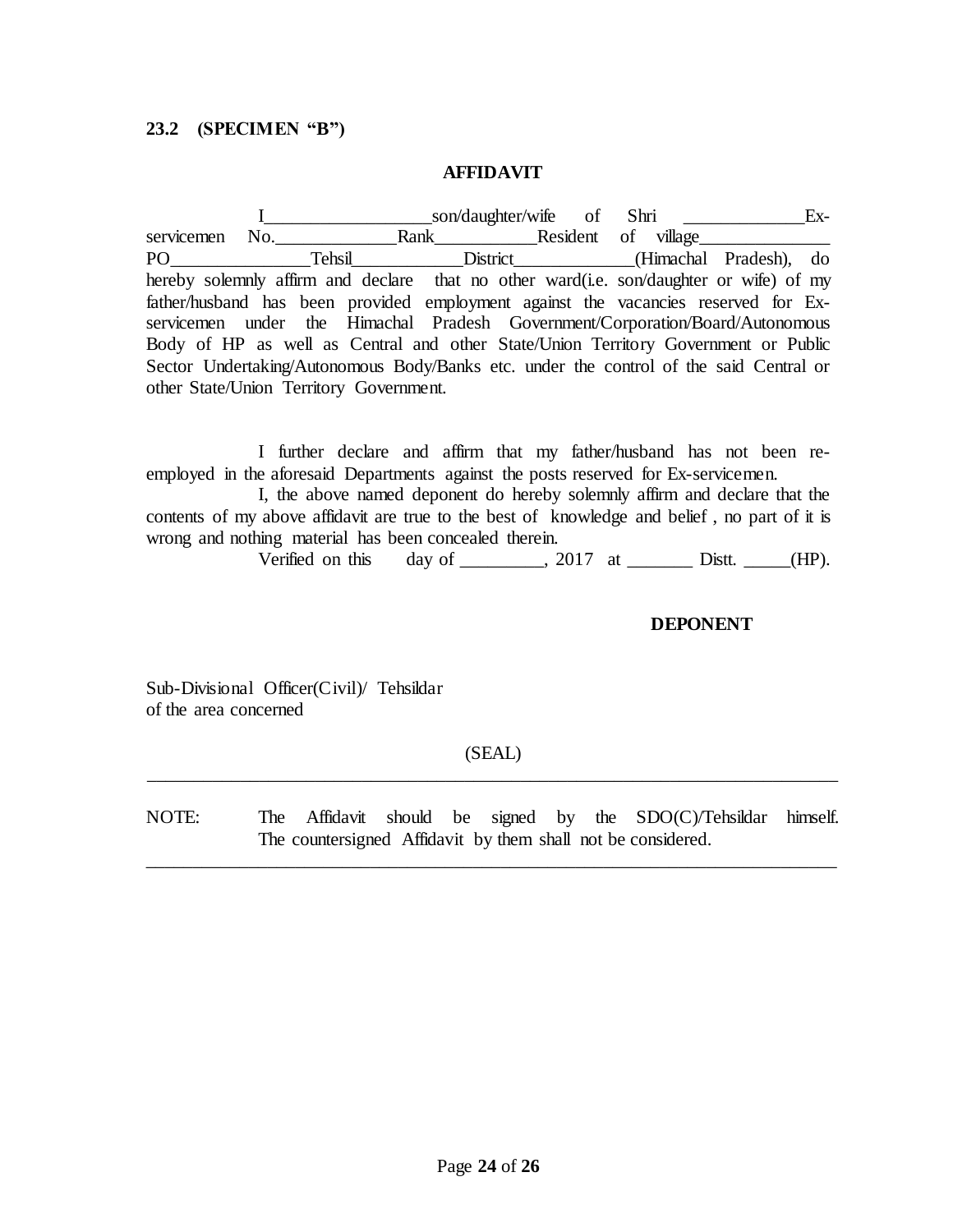#### **FOR OBC CANDIDATES**

#### **AFFIDAVIT**

I\_\_\_\_\_\_\_\_\_\_\_\_\_ son/daughter of Shri\_\_\_\_\_\_\_\_\_\_\_\_\_ aged\_\_\_\_\_ years resident of village\_\_\_\_\_\_\_\_\_ P.O.\_\_\_\_\_\_\_\_\_\_ Tehsil\_\_\_\_\_\_\_\_\_\_\_ District\_\_\_\_\_\_\_\_\_ (H.P) do hereby solemnly declare and affirm as under:-

- 1. That I belong to the category of Other Backward Classes.
- 2. That Other Backward Classes (O.B.C)certificate was issued on dated in my favour by\_\_\_\_\_\_\_\_\_\_\_\_\_\_\_\_\_\_\_\_\_\_\_\_\_\_\_\_\_\_ (Issuing Authority).
- 3. That my status has not been changed and I am not excluded from the category of Other Backward Classes (OBC) on account of being covered under Creamy Layer.

I, the above named deponent do hereby solemnly affirm and declare that the contents of my above affidavit are true to the best of my knowledge and belief , no part of it is wrong and nothing has been concealed therein.

Verified on this  $\frac{1}{\sqrt{2}}$  day of  $\frac{1}{\sqrt{2}}$  2017 at  $\frac{1}{\sqrt{2}}$  Distt.  $\frac{1}{\sqrt{2}}$  (HP).

#### DEPONENT